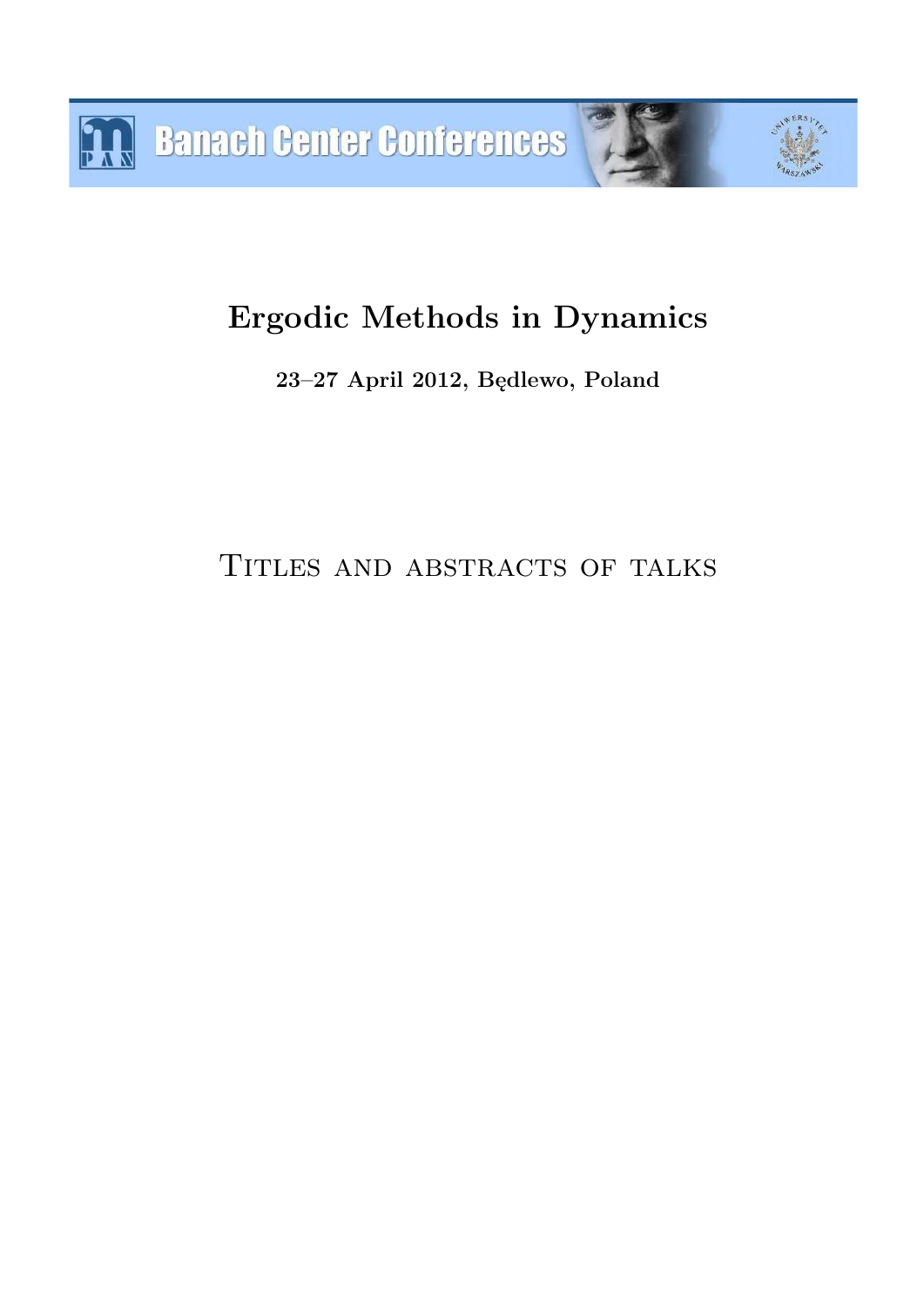## **Jon Aaronson** (Tel Aviv University)

*IP-rigidity and eigenvalue groups*

(joint work with Maryam Hosseini and Mariusz Lemańczyk)

We examine the class of increasing sequences of natural numbers which are IP-rigidity sequences for some weakly mixing mpt. This property is related to certain subgroups of the circle including eigenvalue groups of dyadic towers over the adding machine. There will be examples, including a super-lacunary sequence which is not IP-rigid.

## **Kari Astala** (University of Helsinki)

*Thermodynamical formalism, holomorphic motions and related multifractal spectra*

We consider the combined stretching and rotational multifractal spectra of holomorphic motions, and determine the universal bounds valid for all motions.

## **Anna Miriam Benini** (CRM, Scuola Normale Superiore Pisa)

*Rigidity for non-recurrent parameters in the exponential family*

An exponential map  $f(z) = e^z + c$  is called nonrecurrent if the asymptotic value c is not in the accumulation set of its own forward orbit. We will present the result that whenever two nonrecurrent exponential maps satisfy some combinatorial equivalence, then they are quasiconformally conjugate. If, moreover, c has a bounded orbit, the conjugation can be made conformal.

**Andrzej Biś** (University of Lodz)

*An analogue of the Variational Principle for group actions*

In general, there are many examples of finitely generated groups of homeomorphisms that do not admit any non-trivial invariant measure. Brin and Katok [1] consider a compact metric space  $(X, d)$  with a continuous mapping  $f : X \to X$  preserving a Borel probability non-atomic measure m and define a local measure entropy  $h_m(f, x)$  of f at  $x \in X$ . We generalize the notion of local measure entropy for the case of a group of homeomorphisms of a metric space and we introduce an upper local measure entropy  $h_{\mu}^{G}(x)$  and a lower local measure entropy  $h_{\mu,G}(x)$ of a group G with respect to a measure  $\mu$ . We apply the theory of C-structures, elaborated by Pesin in [3], to construct a dimensional type entropy-like invariant and we prove that it coincides with the topological entropy of a group in the sense of [2]. This approach allows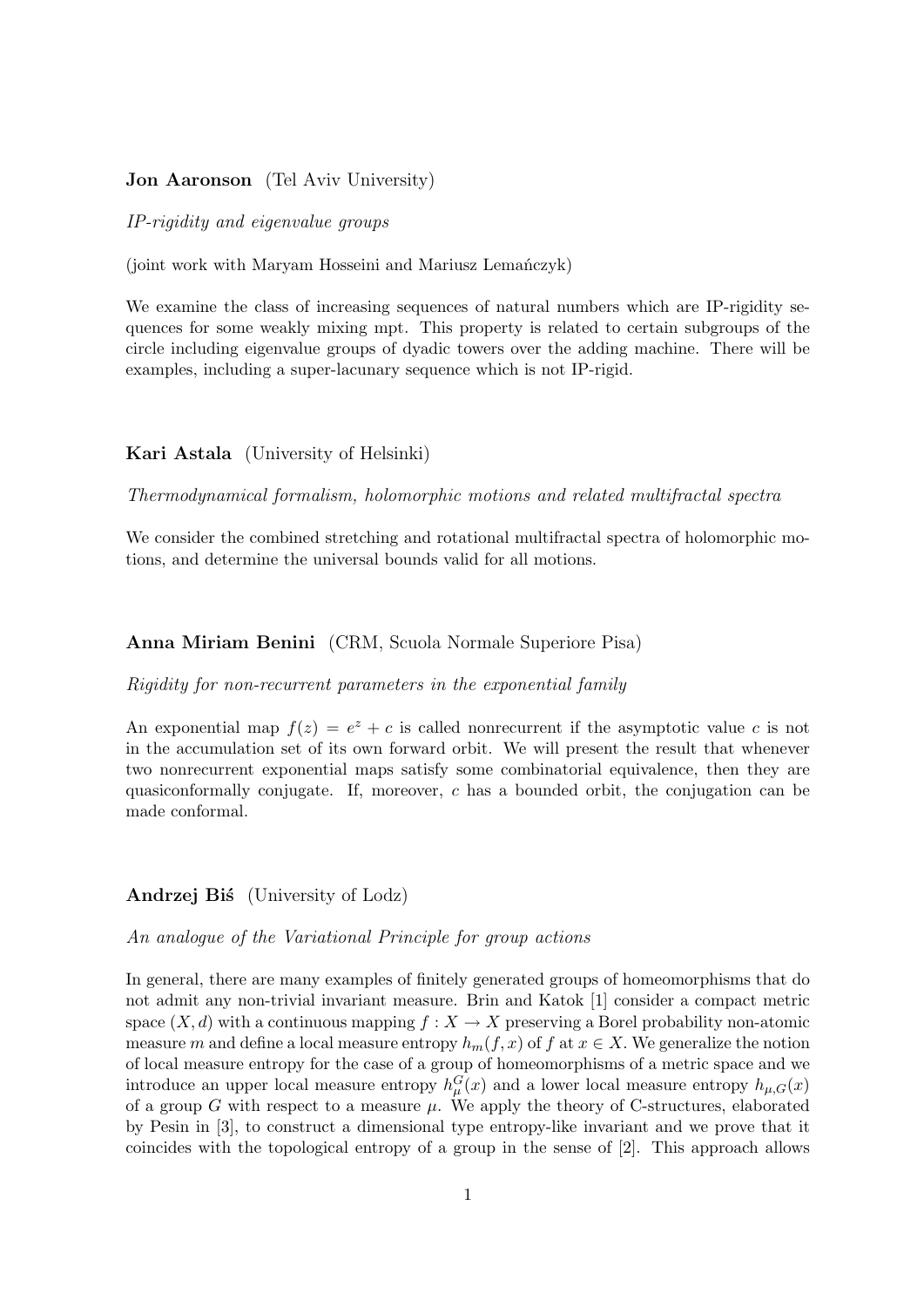us to obtain an analogue of the variational principle for group actions, we obtain lower and upper estimations of the topological entropy of a group by its local measure entropies.

- [1] M. Brin and A. Katok, *On local entropy*, in Geometric Dynamics, Lecture Notes in Math. Vol. 1007, Springer, Berlin (1983), 30–38.
- [2] E. Ghys, R. Langevin and P. Walczak, *Entropie g´eom´etrique des feuilletages*, Acta Math. 160 (1988), 105–142.
- [3] Ya. Pesin, *Dimension Theory in Dynamical Systems*, Chicago Lectures in Mathematics, The University of Chicago Press, Chicago, 1997.

**Jozef Bobok** (Czech Technical University in Prague)

*The topological entropy of Banach spaces*

In our talk based on [1] we investigate some properties of (universal) Banach spaces of real functions in the context of topological entropy. Among other things, we show that any subspace of  $C([0, 1])$  which is isometrically isomorphic to  $\ell_1$  contains a functions with infinite topological entropy. Also, for any  $t \in [0, \infty]$ , we construct a (one-dimensional) Banach space in which any nonzero function has topological entropy equal to t.

[1] J. B. and H. Bruin, *The topological entropy of Banach spaces*, J. Difference Equ. Appl. 18 (4) (2012), 569–578.

## **Manfred Denker** (Pennsylvania State University)

*On the central limit theorem in dynamical systems II*

About 25 years ago Feliks organised a meeting at the Banach Center in Warsaw on dynamical systems; a good opportunity to talk at this meeting about the same topic as I did then, and to honor Feliks for his continuing commitment to the subject in research and scientific leadership. I will touch several subjects concerning the interplay of probability theory and dynamics.

## **Robert Devaney** (Boston University)

*Mandelpinski necklaces: Structures in the parameter plane for singularly perturbed rational maps*

In this lecture we consider rational maps of the form  $z^n + C/z^n$  where  $n > 2$ . When C is small,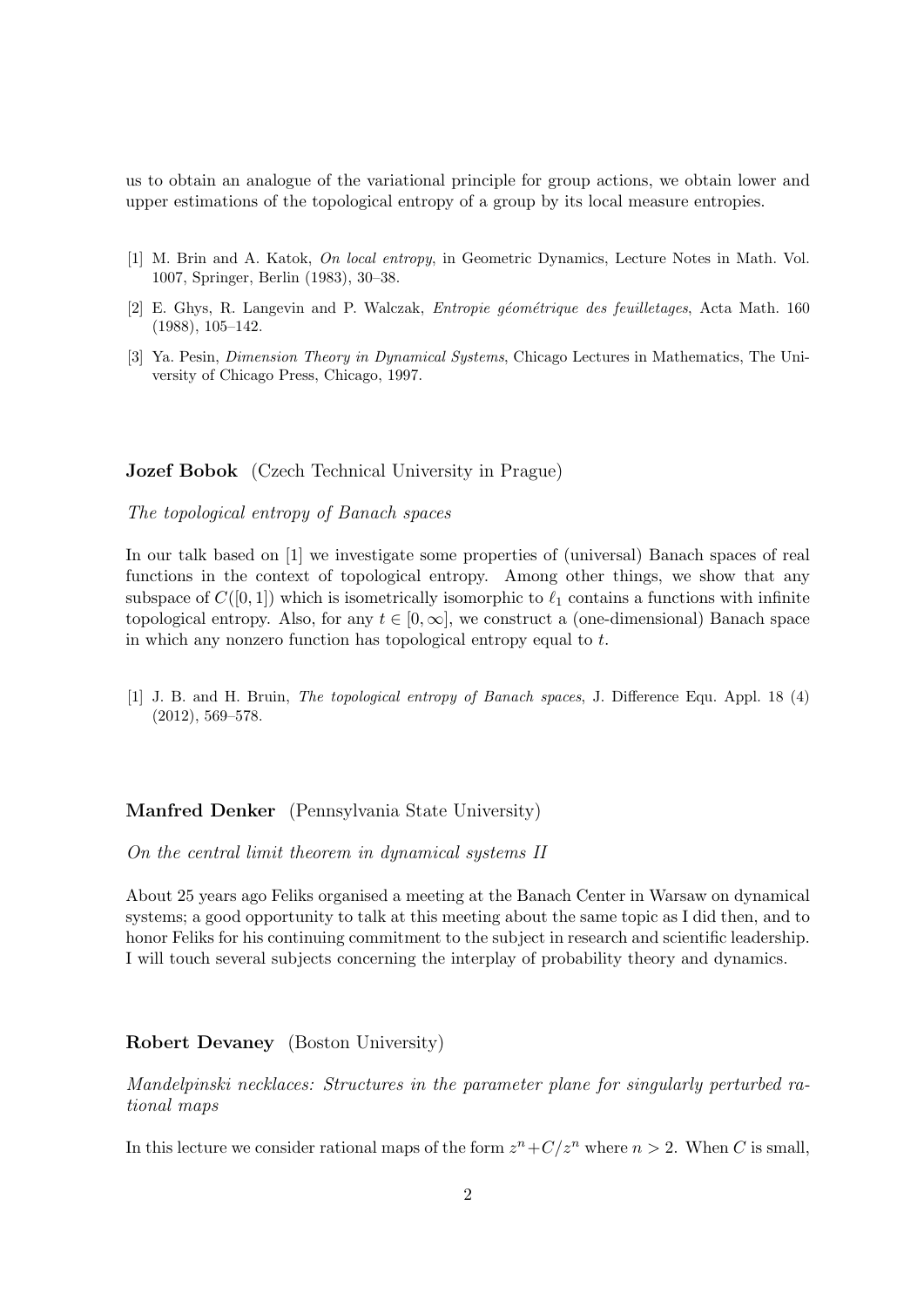the Julia sets for these maps are Cantor sets of circles and the corresponding region in the C-plane (the parameter plane) is the McMullen domain. We shall show that the McMullen domain is surrounded by infinitely many simple closed curves called Mandelpinski necklaces. The  $k^{\text{th}}$  necklace contains exactly  $(n-2)n^k + 1$  parameters that are the centers of baby Mandelbrot sets and the same number of parameters that are centers of Sierpinski holes, i.e., disks in the parameter plane where the corresponding Julia sets are Sierpinski curves (sets that are homeomorphic to the Sierpinski carpet fractal). We shall also briefly describe other interesting structures in the parameter plane.

## **Lorenzo J. Díaz** (Pontifícia Universidade Católica do Rio de Janeiro)

*Robust vanishing of all central Lyapunov exponents*

(joint work with Jairo Bochi and Christian Bonatti)

We describe  $C^2$ -open sets of iterated function systems on arbitrary compact manifolds admitting fully supported ergodic measures all whose Lyapunov exponents vanish. We also exploit the consequences for partially hyperbolic maps.

## **Matúš Dirbák** (Matej Bel University)

# *Extensions of flows by continuous cocycles*

We are interested in the existence of a continuous cocycle over a given flow with values in a given topological group, satisfying a given property (topological ergodicity, weak topological mixing, a prescribed set of essential values etc.). We give sufficient conditions which guarantee the existence of such cocycles and apply obtained results to construct minimal fibre-preserving flows on fibre bundles.

## **Tomasz Downarowicz** (Wrocław University of Technology)

#### *Chaos in ergodic systems*

We will define a new isomorphism invariant which we call measure-theoretic chaos. It is an analog of distributional chaos appearing in topological dynamics, but defined for measuretheoretic (ergodic) systems without topological structure. Yet, in topological systems this measure-theoretic chaos implies topological distributional chaos. Moreover, our chaos is present in every ergodic system with positive (Kolmogorov–Sinai) entropy. The choice of the subject reflects Feliks Przytycki's latest interest in chaos and similar phenomena (mainly for interval maps). Of course, our notion applies to interval maps as well.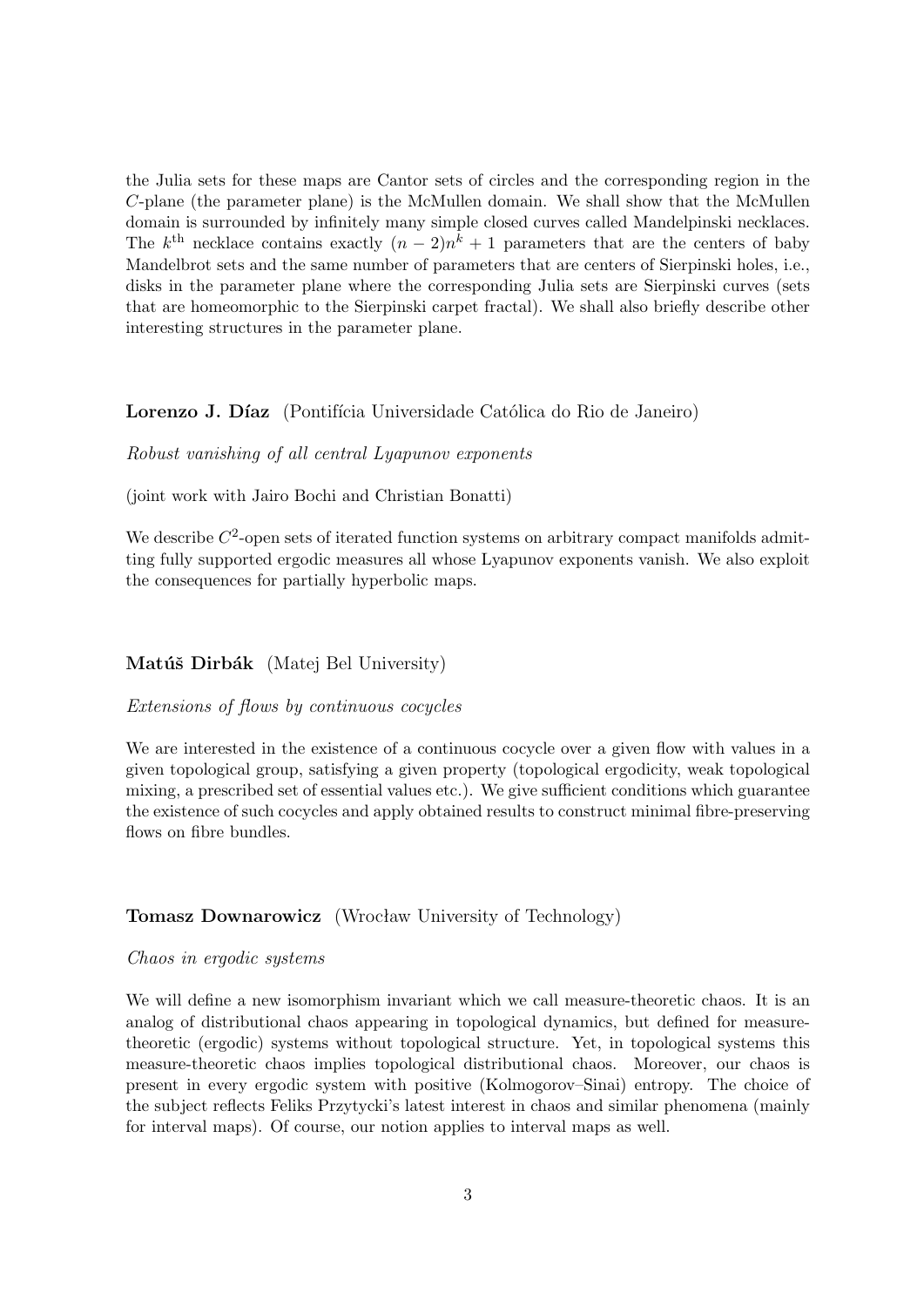# **Christophe Dupont** (Université Paris-Sud 11)

*On Levi-flat hypersurfaces in surfaces of general type*

(joint work with Bertrand Deroin)

Levi-flats in complex surfaces are real hypersurfaces foliated by holomorphic curves. I will give examples and present tools for the study of the dynamics of the foliation, namely Garnett's harmonic measures and Lyapunov exponents. Our goal is to use these objects to prove geometrical results. For instance we obtain the following: the unitary tangent bundle of a compact surface of genus  $\geq 2$  can not be realized as a Levi-flat hypersurface in any (complex) surface of general type. The proof involves dynamics, topology and complex geometry.

**Núria Fagella** (Universitat de Barcelona)

*Connectivity of Julia sets of meromorphic maps with Baker domains*

(joint work with Krzysztof Barański, Xavier Jarque and Bogusława Karpińska)

In this talk we show that if a meromorphic transcendental map has a multiply connected Baker domain, then it must also have at least one weakly repelling fixed point (i.e. repelling or with derivative equal to one). This was the last remaining case in the proof of the following result (which was proven by Shishikura for rational maps): If f is a meromorphic transcendental map with a disconnected Julia set, then  $f$  has a weakly repelling fixed point. The historical motivation of this theorem was its corollary, namely that the Julia set of Newton's method of every entire map is connected or, equivalently, all its Fatou components are simply connected. To prove this theorem we use a result explained in Xavier Jarque's talk, which shows the existence of absorbing regions in Baker domains, a question which has been open for some time.

#### **Krzysztof Frączek** (Nicolaus Copernicus University)

*Ergodic properties of translation flows on* Z*-periodic translation surfaces*

(joint work with Corinna Ulcigrai)

A natural motivation to study infinite translation surfaces comes from billiards. As linear flows on compact translation surfaces arise by unfolding billiard flows in rational polygons, flows on infinite translation surfaces can be obtained by unfolding periodic rational billiards, for example the Ehrenfest wind-tree model. Infinite translation surfaces obtained in this way are  $\mathbb{Z}^2$  (or  $\mathbb{Z}$ )-covers of compact translation surfaces.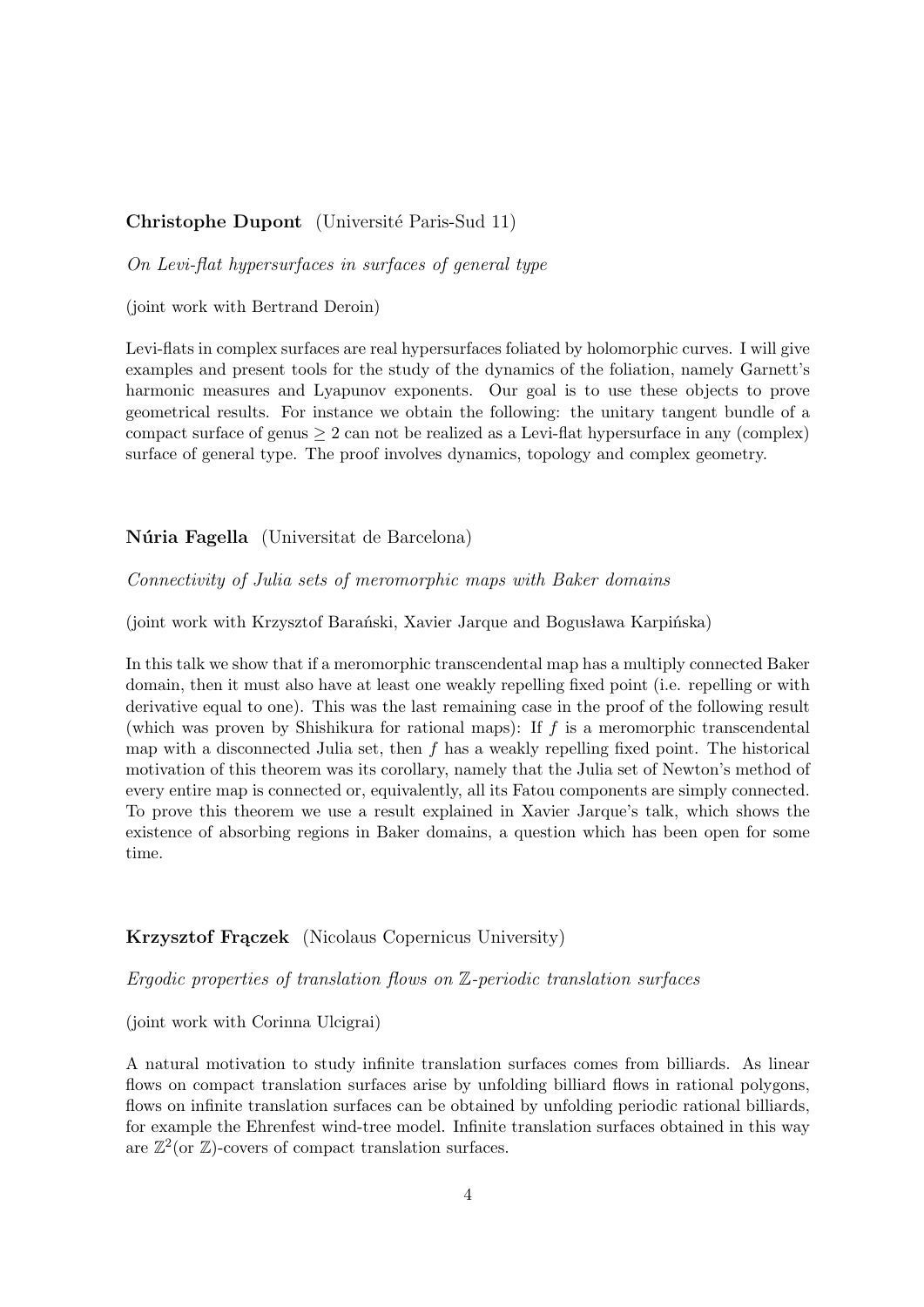In the classical set-up, a celebrated result, by Kerchoff–Masur–Smillie, states that for every compact connected translation surface (for every rational compact polygonal billiard) the directional flows are ergodic for a.e. direction.

In contrast, I will present some examples of infinite billiards on  $\mathbb{Z}^2$  (or  $\mathbb{Z}$ )-periodic polygons for which the set of ergodic directions has measure zero.

**Katrin Gelfert** (Universidade Federal do Rio de Janeiro)

*Thermodynamic formalism in non-hyperbolic dynamics*

(joint work with Lorenzo Díaz and Michał Rams)

We aim for an understanding of the thermodynamic formalism in the context of smooth nonhyperbolic dynamics. We follow a classical approach to analyze its basic pieces and study homoclinic classes together with their thermodynamic properties. Focusing on a simple, by representative, example, we construct a local diffeomorphism that is a step skew product modelled over a horseshoe map that is naturally associated to a heterodimensional cycle. This cycle gives rise to a homoclinic class on which the diffeomorphism is topologically transitive and partially hyperbolic. It can be conveniently studied in terms of an iterated function system of interval maps that are genuinely non-contracting. Our examples have topologically a rich fibre structure. Moreover, they exhibit a rich phase transition in the pressure function (coexistence of equilibrium states with positive entropies) that is associated to the Lyapunov exponents in the central direction. This phase transition is a consequence of a gap in the spectrum of central exponents.

# **Jacek Graczyk** (Université Paris-Sud 11)

*Metric properties of mean wiggly continua*

(joint work with Peter Jones and Nicolae Mihalache)

**Eugene Gutkin** (Nicolaus Copernicus University)

*Billiard caustics, floating in equilibrium, and the isoperimetric inequality*

I will discuss a few relationships between these topics.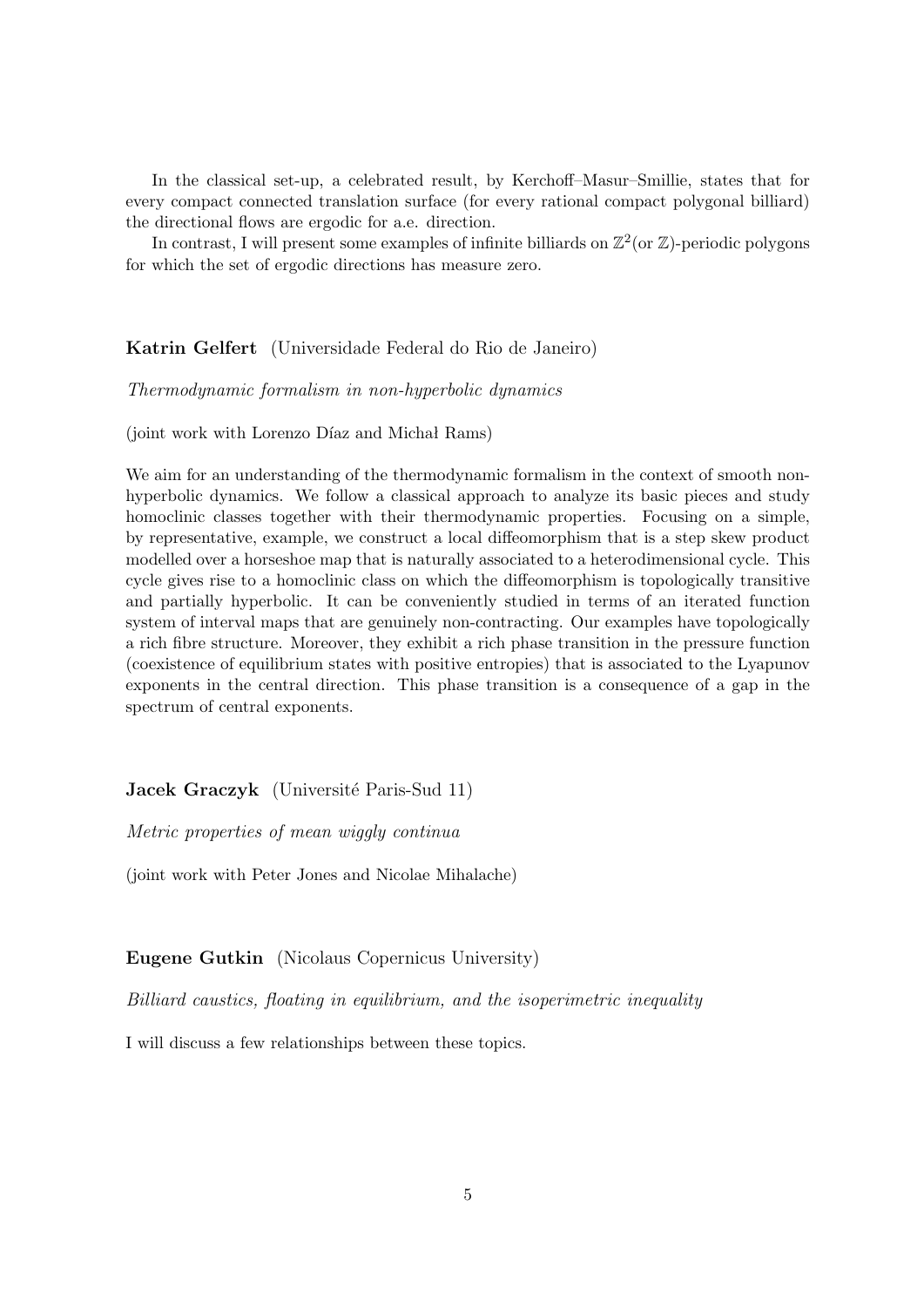## **Yonatan Gutman** (Polish Academy of Sciences)

#### *Topological dynamical embedding and Jaworski-type theorems*

Given a metric space X of dimension d it is a classical fact that the minimal n that guarantees that X can be embedded in  $[0,1]^n$ , is  $n = 2d + 1$ . An analogous problem in the category of dynamical systems, is under what conditions one can guarantee that the metric topological system  $(X, T)$  is embeddable in  $([0, 1]^n)^{\mathbb{Z}, shift}$ . The embedding is induced by n real continuous functions on  $X$ , so this question can also be thought as a topological dynamical analogue of the Krieger Generator Theorem. A well known theorem by Jaworski states that if  $(X, T)$  is aperiodic and X is finite dimensional then  $n = 1$  is sufficient. I will discuss several generalizations of this theorem to the infinite-dimensional setting.

#### **Irene Inoquio** (Universidade de São Paulo)

*Hausdorff measure of the invariant set of a deterministic random walk*

(joint work with Daniel Smania)

We study a random walk  $F$  generated by a linear expanding map with two branches, and a function that is constant on each interval of monotonicity. Using some probability tools and the thermodynamic formalism, we prove that the t-Hausdorff measure of the invariant set of F is equals to zero, where  $t > 0$  is its Hausdorff dimension.

## **Xavier Jarque** (Universitat de Barcelona)

*On the existence of absorbing domains and Baker domains*

(joint work with Krzysztof Barański, N´uria Fagella and Bogusława Karpińska)

Let U be a hyperbolic domain in  $\mathbb C$  and let  $f: U \to U$  be a holomorphic map. An invariant domain  $W \subset U$  is called *absorbing in* U for f if for every compact set  $K \subset U$  there exists  $n = n(K) > 0$ , such that  $f^{n}(K) \subset W$ . The problem of existence of absorbing domains for a given  $f$  and  $U$  has a long history and it became a useful tool in some dynamical questions.

Based in the Denjoy–Wolff Theorem (on dynamics of holomorphic maps on the unit disc), Cowen proved the existence of a simply connected absorbing domain  $V \subset \mathbb{H}$  for holomorphic maps  $G : \mathbb{H} \to \mathbb{H}$  (where  $\mathbb{H}$  denotes the right half plane) such that  $G^n \to \infty$  as  $n \to \infty$ . The result also gives a (semi)–conjugacy (a conjugacy on  $V$ ) of the map  $G$  with a Möbius transformation T acting on  $\Omega$  where  $\Omega \in \{ \mathbb{H}, \mathbb{C} \}.$ 

Later, König used Cowen's Theorem to prove the existence of simply connected absorbing domains in Baker domains of meromorphic maps with finitely many poles. Moreover, König also showed, by means of an example, that simply connected absorbing domains do not always exist.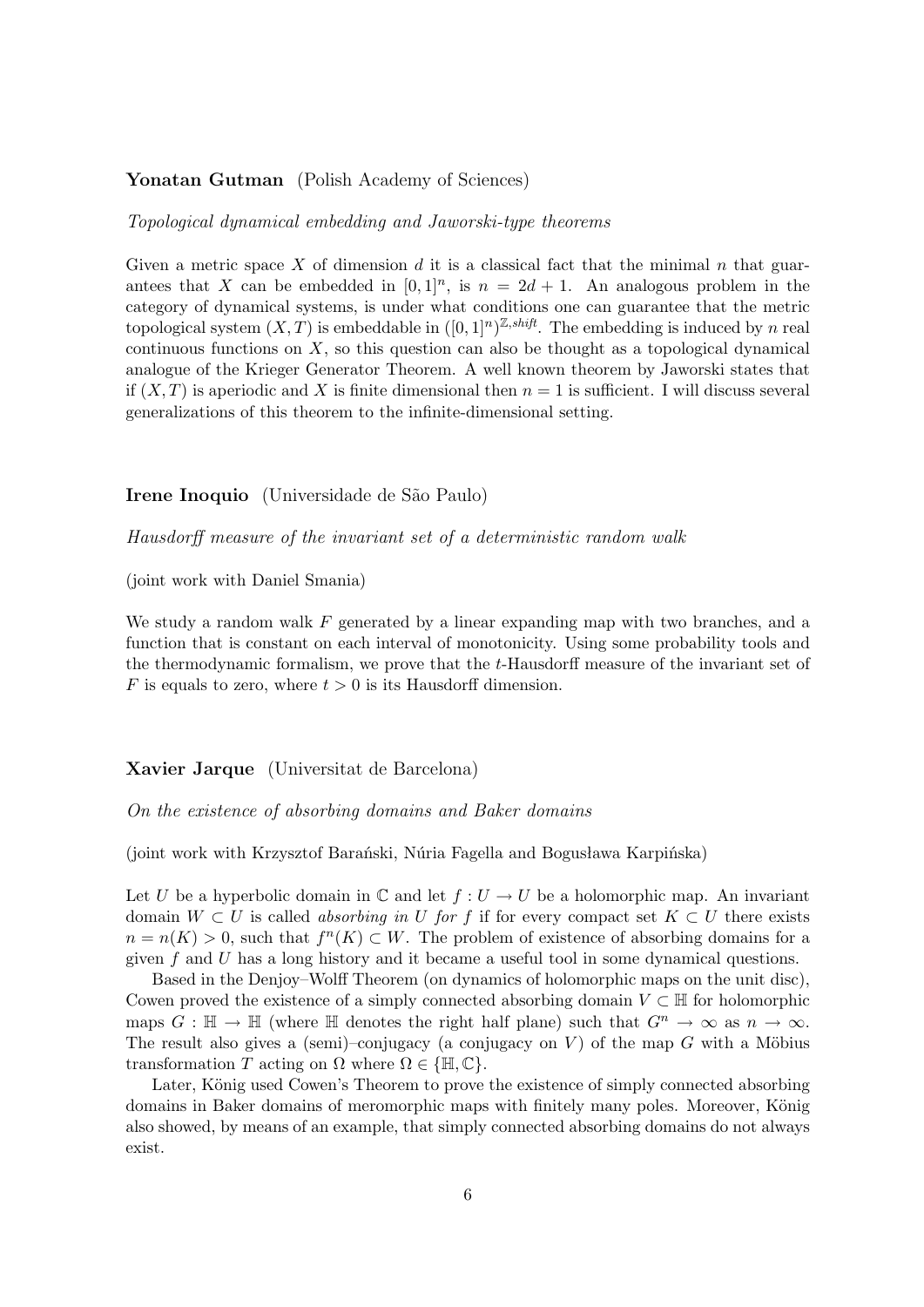The main result we present here is the existence of (possibly multiply connected) absorbing domains in the general case (putting especial attention to the case of Baker domains for transcendental meromorphic functions). In another talk, Núria Fagella will show how to use this tool to prove the connectedness of the Julia set for transcendental meromorphic maps having no weakly repelling fixed points.

## **Antti Käenmäki** (University of Jyväskylä)

#### *Local conical dimensions for measures*

We study the decay of  $\mu(B(x,r) \cap C)/\mu(B(x,r))$  as  $r \downarrow 0$  for different kinds of measures  $\mu$  on  $\mathbb R$  and various cones C around x. As an application, we provide sufficient conditions implying that the local dimensions can be calculated via cones almost everywhere.

## **Henna Lotta Loviisa Koivusalo** (University of Oulu)

*Hausdorff dimension of affine random covering sets on torus*

(joint work with Esa Järvenpää, Maarit Järvenpää, Bing Li and Ville Suomala)

Given a sequence  $(g_n)$  of subsets of d-torus  $\mathbb{T}^d$  and a sequence of independent, uniformly distributed random variables  $(\xi_n)$  on  $\mathbb{T}^d$ , define the *random covering set* as  $E = \limsup_{n \to \infty} (g_n +$  $\xi_n$ ). Different properties of random covering sets have been widely studied (for an overview, see [3]).

We calculate the almost sure Hausdorff dimension of a particular type of random covering sets. In the case  $d = 1$  this problem was first solved by Fan and Wu in [2]. We consider the case of *affine random covering sets* in  $\mathbb{T}^d$ , where  $g_n = T_n(R)$ ,  $(T_n)$  is a sequence of linear maps and R is any subset of  $\mathbb{T}^d$  with nonempty interior. Our dimension formula concerns the singular value function and holds when the sequences of singular values  $\alpha_i(T_n)$  decrease to 0 with *n* for all  $i = 1, \ldots, d$ .

The upper bound for the dimension follows from a simple covering argument. Following ideas of Fan and Wu in  $[2]$  we construct a random Cantor-type subset of E, and use potential theoretic methods in the spirit of Falconer [1] to obtain lower bounds for the dimension.

- [1] K. Falconer, *Hausdorff dimension of self-affine fractals*, Math. Proc. Cambridge Phil. Soc. 100 (1988), 339–350.
- [2] A. H. Fan and J. Wu, *On the covering by small random intervals*, Ann. I. H. Poincaré Probab. Statist. 40 (2004), 125–131.
- [3] J. P. Kahane, *Random coverings and multiplicative processes*, in: Fractal Geometry and Stochastics II (Ch. Bandt, S. Graf and M. Zähle, Eds.), Progress in Probability 46, Birkhäuser, 2000.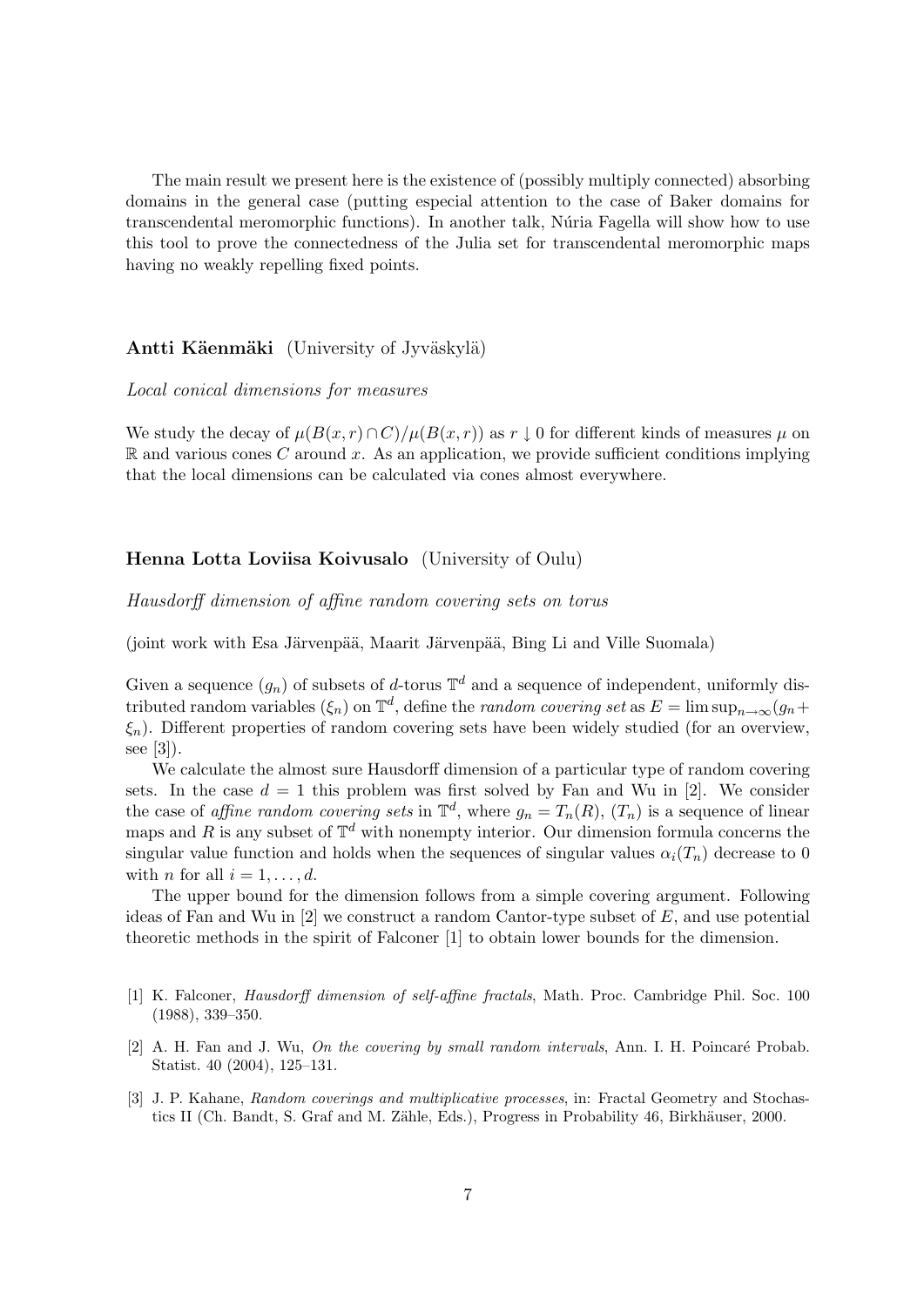## **Marcin Kulczycki** (Jagiellonian University)

*On the interplay between ASP and AASP in noncompact case*

The average shadowing property (ASP) is an established concept in topological dynamics. Its close relative, the asymptotic average shadowing property (AASP) has been introduced in 2007 and has proven to be a puzzling and hard-to-analyze property. At the moment, in the class of compact spaces, it is not known if either of these properties implies the other. This short talk will discuss the noncompact case.

# **Dominik Kwietniak** (Jagiellonian University)

*Properties of systems with the generalized shadowing or specification property*

(joint work with Marcin Kulczycki and Piotr Oprocha)

Theories of shadowing and specification, originating with the works of Anosov and Bowen have been developing parallel with the theory of hyperbolic systems. In some crude sense, one may say that these notions are similar. The common goal is to find a true trajectory near an approximate one, but they differ in understanding what constitutes the approximate trajectory. In shadowing one traces a pseudo-orbit, while in specification arbitrarily assembled finite pieces of orbits are supposed to be followed by a true orbit. A template definition for any generalization of shadowing (or specification) might be: for every epsilon there is a delta such that every approximate orbit resembling a true trajectory with an error not greater than delta, can be traced epsilon close by a true one. That template was a base for the subsequent generalizations of both notions.

Blank introduced the notion of average pseudo-orbits and he proved that for a certain kind of perturbed hyperbolic system  $(X, f)$ , every average pseudo-orbit of f is shadowed on average by some true orbit of  $f$  (that is,  $f$  has the average shadowing property). Average pseudoorbits arise naturally in the realizations of independent Gaussian random perturbations with zero mean of hyperbolic systems and in the investigations of the most probable orbits of the dynamical system with general Markov perturbations.

Recently, Climenhaga and Thompson, inspired by the work of Pfister and Sullivan, examined some properties of systems with the almost specification property, which generalizes the notion of specification.

During my talk I shall discuss recurrence properties of systems with the average shadowing property and/or almost specification property. It turns out that almost specification implies average shadowing. Moreover, every dynamical system with the average shadowing property and full invariant measure is topologically weakly mixing. Without the assumption on the support of invariant measure, there is no recurrence property that is implied by the almost specification. We also discuss our result showing that a system  $f: X \to X$  has the average shadowing property provided f restricted to its measure center has that property.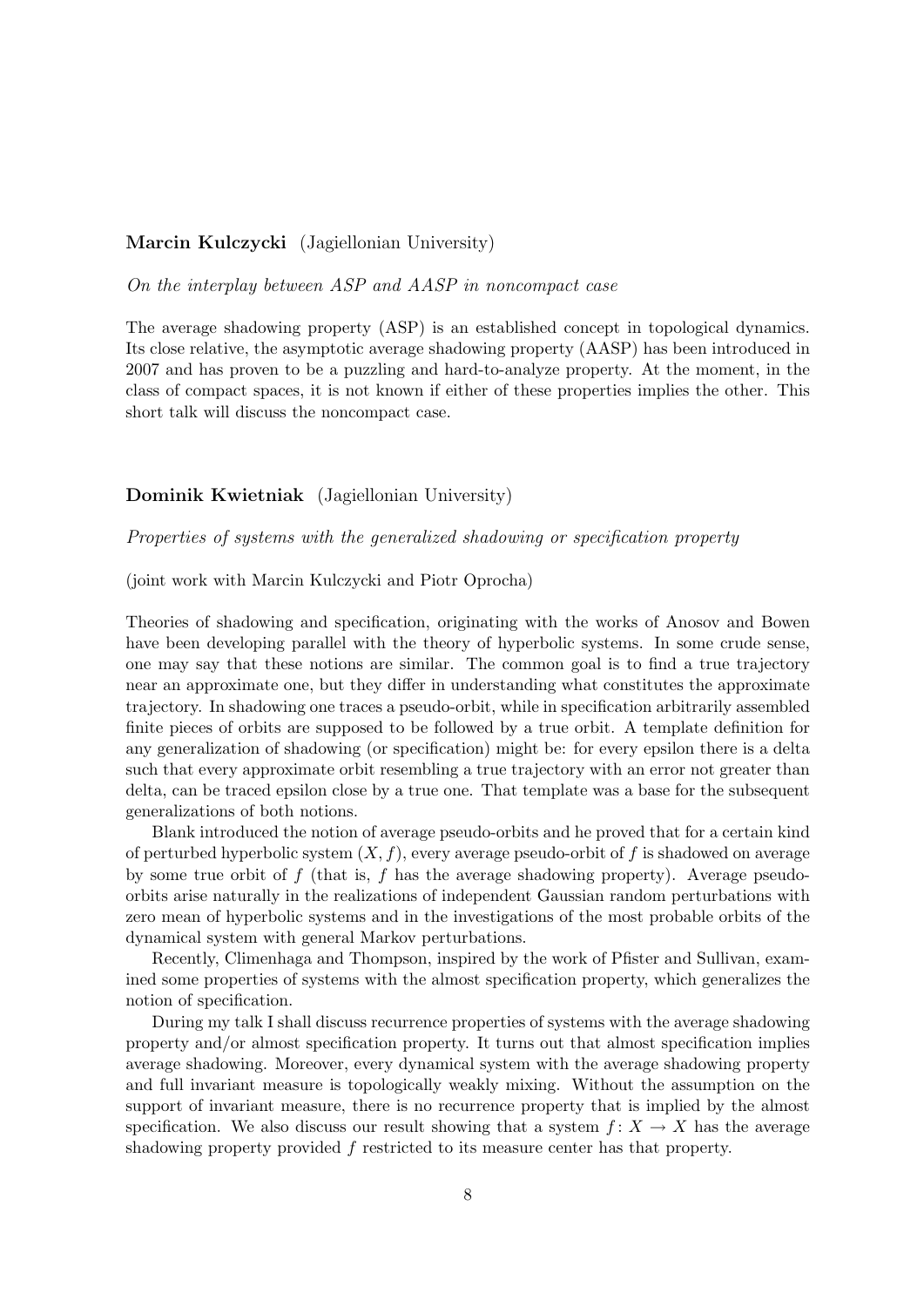**Mariusz Tomasz Lemańczyk** (Nicolaus Copernicus University)

*Reversibility and self-similarity of flows*

# **Genadi Miron Levin** (Hebrew University of Jerusalem)

*Polynomial dynamics and external rays*

We give a survey of some works on the subject going back to joint papers with Alex Eremenko (1989) and with Feliks Przytycki (1996).

**Bing Li** (University of Oulu)

*Hitting probabilities of the random covering sets*

(joint work with Yimin Xiao and Narn-Rueih Shieh)

By applying the method of limsup type random fractals, as illustrated in Khoshnevisan, Peres and Xiao (2000), we determine the hitting probabilities of the Dvoretzky random covering sets on the circle. Our result also provides an alternative way to obtain the Hausdorff and packing dimensions of such sets, which is different from the methods of Durand (2010).

**Lingmin Liao** (Université Paris-Est Créteil)

*Set of numbers uniformly well-approximated in the sense of Dirichlet*

(joint work with Dong Han Kim)

For a fixed irrational x, we consider the numbers y satisfying that for any number  $Q > 1$ , there exists an integer n less than  $Q$ , such that the distance from  $nx - y$  to the nearest integer is less than  $Q^{-s}$ , with  $s > 1$ . According to the classic uniform Dirichlet Theorem in Diophantine approximation, we say that these numbers are uniformly well-approximated in the sense of Dirichlet. For any  $s > 1$ , the Hausdorff dimension of the set of these numbers is obtained and is shown to depend on the Diophantine type of  $x$ .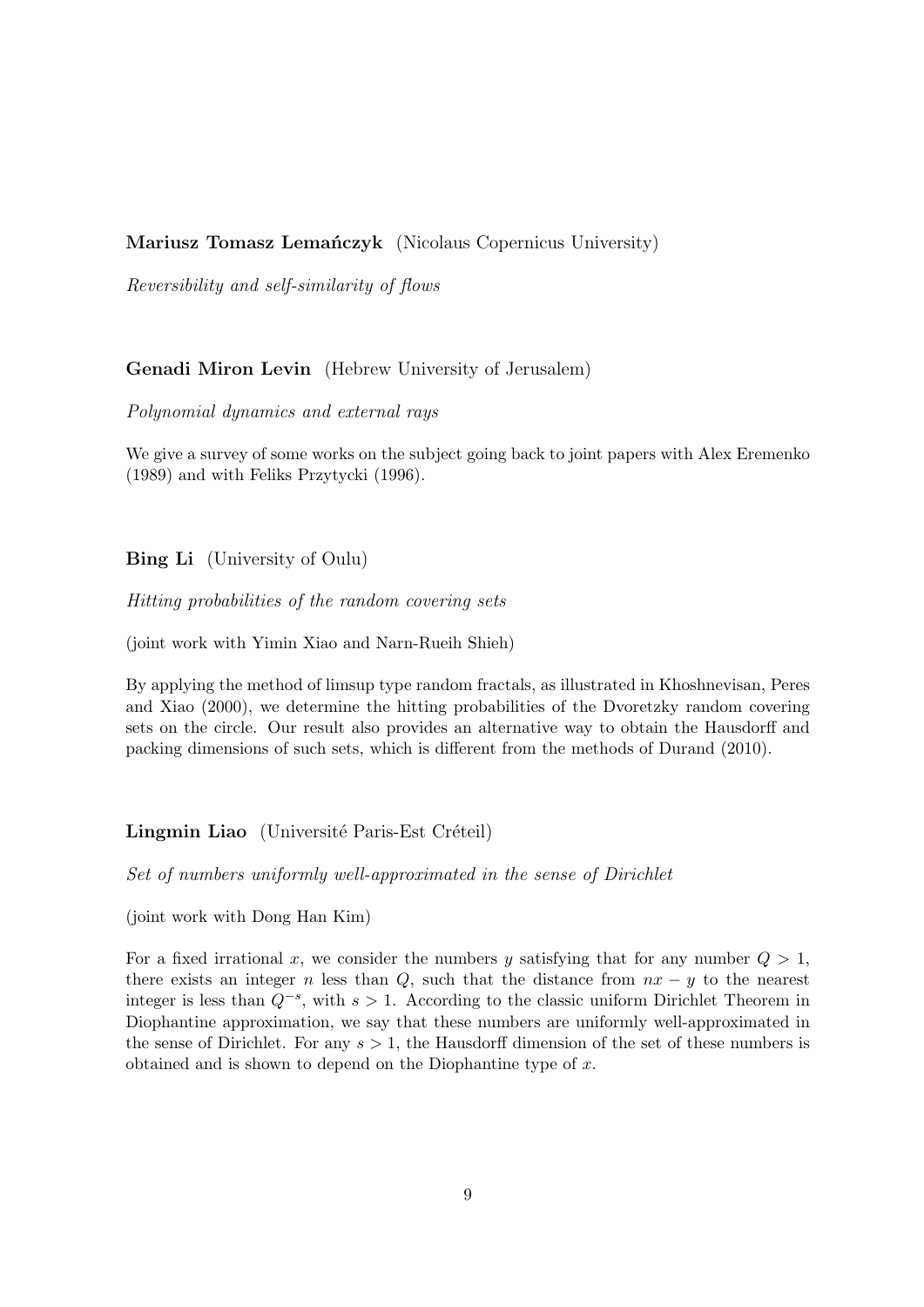# **Cristina Lizana Araneda** (Universidad de Los Andes / Pontifícia Universidade Católica do Rio de Janeiro)

*Robust transitivity for endomorphisms*

(joint work with Enrique Pujals)

We address the problem about under what conditions an endomorphism having a dense orbit, verifies that a sufficiently close perturbed map also exhibits a dense orbit. In this direction, we give sufficient conditions, that cover a large class of examples, for endomorphisms on the  $n-\text{dimensional torus}$  to be robustly transitive: the endomorphism must be volume expanding and any large connected arc must contain a point such that its future orbit belong to an expanding region.

# **Grzegorz Łukaszewicz** (University of Warsaw)

#### *Invariant measures for dissipative systems and generalised Banach limits*

We show that the generalised Banach limit can be used to construct invariant measures for continuous dynamical systems on metric spaces that have compact attracting sets, taking limits evaluated along individual trajectories. We also show that rather than taking limits evaluated along individual trajectories, we can take an ensemble of initial conditions: the generalised Banach limit can be used to construct an invariant measure based on an arbitrary initial probability measure, and any invariant measure can be obtained in this way.

The motivation for this research comes from considerations of an infinite dimensional dynamical system associated with the Navier–Stokes equations and of turbulence problems.

[1] G. Łukaszewicz, J. Real and J. C. Robinson, *Invariant measures for dissipative systems and generalised Banach limits*, J. Dyn. Diff. Equat. 23 (2011), 225–250.

## **Anthony Manning** (University of Warwick)

*A map of the tetrahedron that describes the sequence of pedal triangles*

Any triangle ABC has a pedal triangle (whose vertices are the feet of the perpendiculars from each vertex to the opposite side). We study how the shape changes as we repeatedly take the pedal triangle. Does the sequence of triangles converge and, if so, how does the limit depend on the original triangle?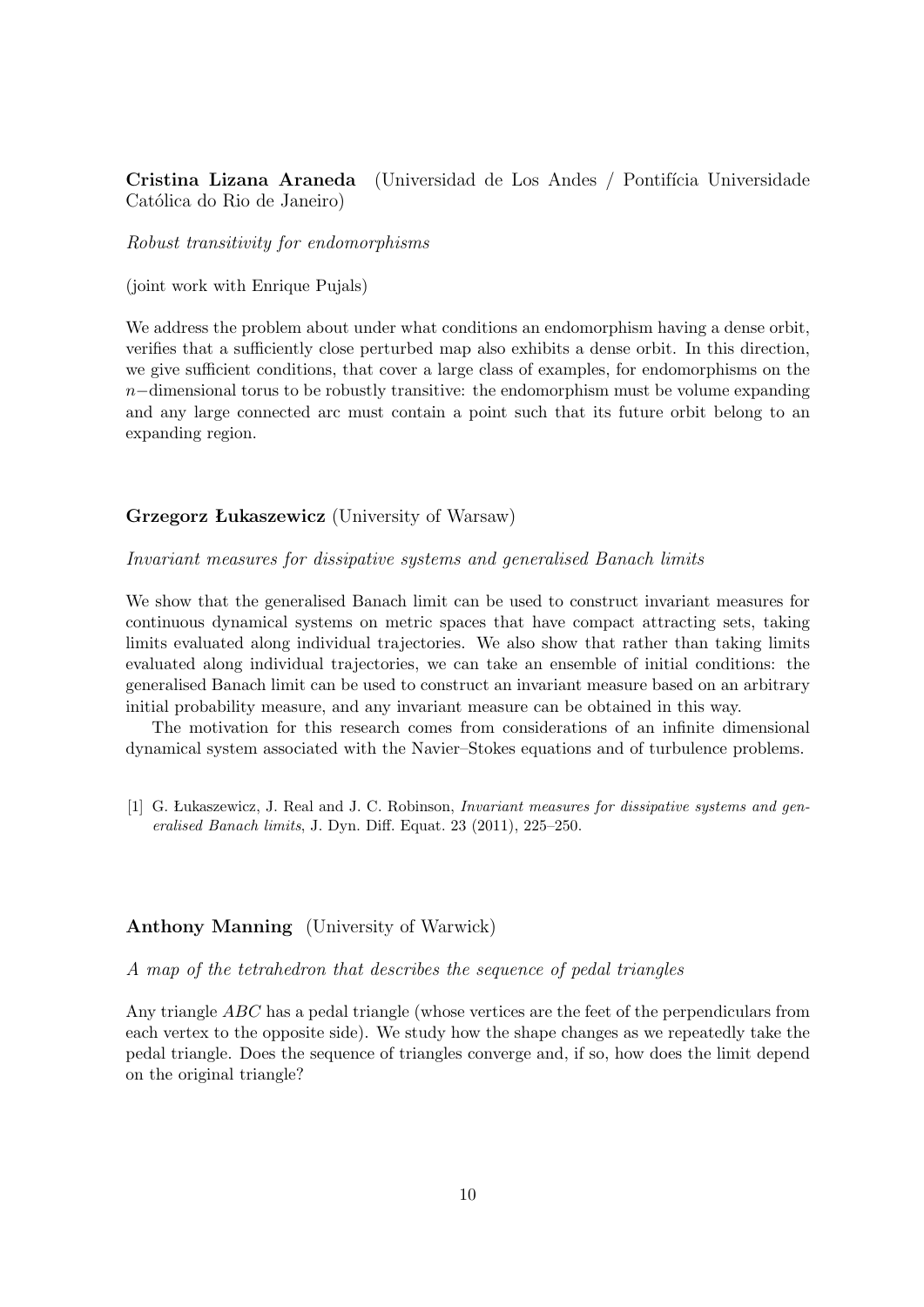# **Wacław Marzantowicz** (Adam Mickiewicz University)

#### *Some topological tools in dynamical systems*

In seventies of twentieth century in dynamical systems appeared problems which are of topological nature (local and global) and need also topological tools to study them. They are connected with estimations of the rate of growth of number of periodic points or the topological entropy. We will give a short survey of some investigations in this direction from their origins to recent results.

# **Eugen Mihailescu** (Romanian Academy)

## *Ergodic and metric properties for smooth systems with overlaps*

We will study several classes of non-invertible dynamical systems, both from the metric point of view (Hausdorff dimension, sectional dimensions, etc.) and from the ergodic point of view (1-sided Bernoullicity of certain measures, mixing). We look at a class of hyperbolic skew products which have strong non-invertibility character reflected in the fiberwise stable dimension. For such maps it is possible to estimate the angle between various intersecting unstable manifolds and the stable/unstable dimensions. Another class will be given by toral endomorphisms and toral extensions satisfying certain cocycle conditions. For non-invertible systems one can investigate also equilibrium measures given by Hölder potentials, and their conditional measures.

## **Michał Misiurewicz** (Indiana University – Purdue University Indianapolis)

## *Random interval homeomorphisms*

 $(joint work with Lluís Alsedà)$ 

We investigate two interval homeomorphisms, one moving points to the right and one to the left, applied randomly. We consider this system as a skew product with the Bernoulli shift in the base. Both homeomorphisms are piecewise linear and both endpoints are repelling in average. We prove that for almost all fibers the map is basically a contraction. If the shift in the base is two-sided, we prove the existence of a global (a.e.) pullback attractor, which is the graph of a function from the base to the fiber space. It is also a usual (forward) attractor. However, when we replace the map in the base by the one-sided shift, the attractor vanishes and instead of it we get invariance of the Lebesgue measure. This is a paradox, since forgetting about the past should not change the future behavior of the system. We call this phenomenon the mystery of the vanishing attractor.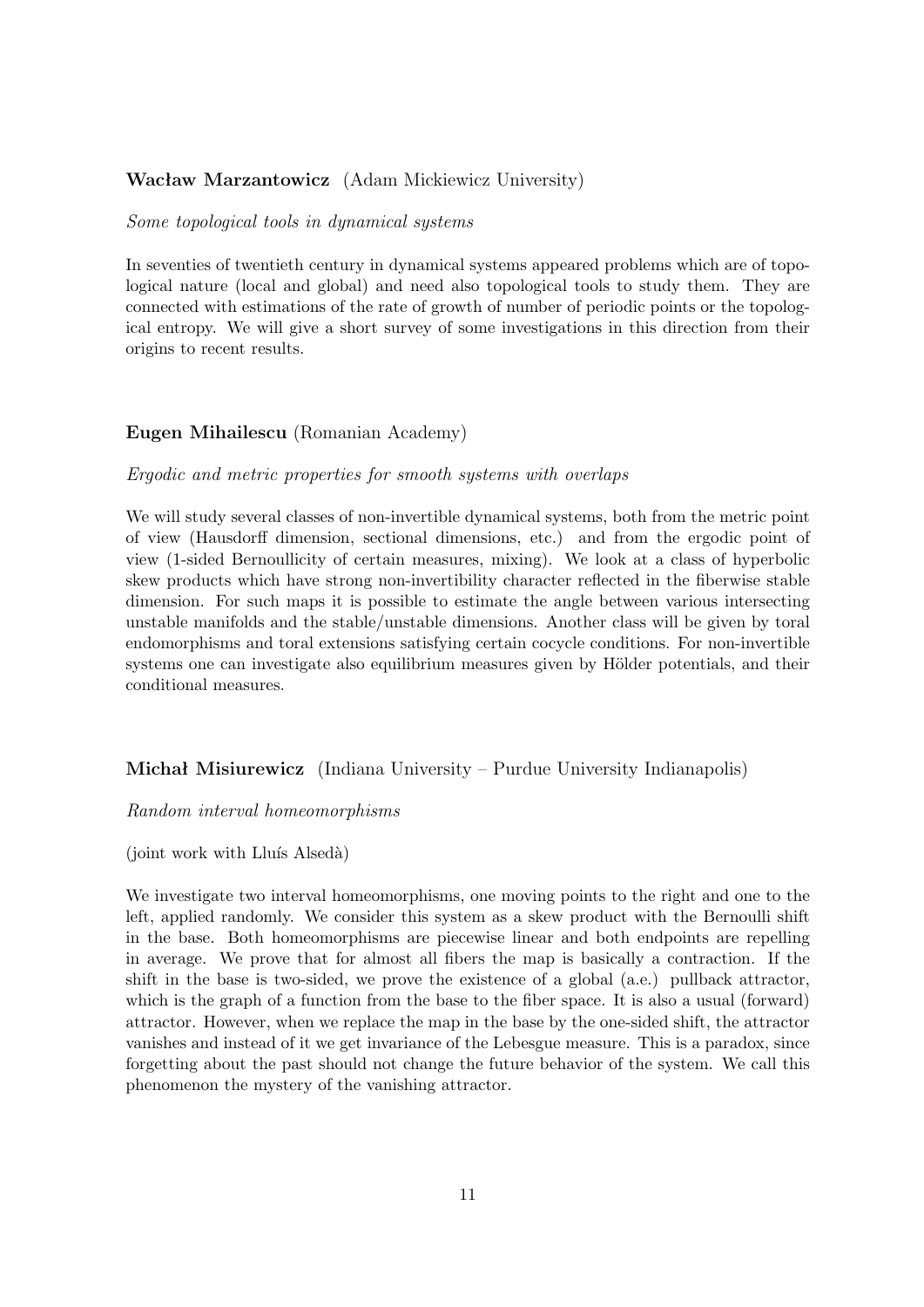## **Viêt Anh Nguyên** (Université Paris-Sud 11)

*Exponential estimates for plurisubharmonic functions and stochastic dynamics*

(joint work with Tien Cuong Dinh and Nessim Sibony)

We discuss several stochastic properties for the equilibrium measures associated to holomorphic maps on projective spaces  $\mathbb{CP}^k$ . More precisely, we prove the exponential decay of correlations, the central limit theorem for general d.s.h. observables, and the large deviations theorem for bounded d.s.h. observables and Hölder continuous observables. The key technique is some exponential estimates for plurisubharmonic functions with respect to Monge–Ampère measures with Hölder continuous potential.

## **Daniel Nicks** (University of Nottingham)

*Iteration of quasiregular tangent functions in three dimensions*

(joint work with Alastair Fletcher)

We define a new quasiregular mapping  $T : \mathbb{R}^3 \to \mathbb{R}^3 \cup {\infty}$  that generalizes the tangent function on the complex plane and shares a number of its geometric properties. We investigate the dynamics of the family  $\{\lambda T : \lambda > 0\}$ , establishing results analogous to those of Devaney and Keen for the meromorphic family  $\{z \mapsto \lambda \tan z : \lambda > 0\}.$ 

**Magdalena Nowak** (Jagiellonian University / Jan Kochanowski University in Kielce)

## *Topological classification of countable IFS-attractors*

We deal with the part of Fractal Theory related to finite families of contractions called iterated function systems  $(IFS)$ . An attractor is a compact set, invariant for such a family  $F$ . In other words, an IFS-attractor is the unique fixed-point of the natural contraction (induced by  $F$ ) acting on the hyperspace of non-empty compact sets endowed with the Hausdorff metric. It is easy that any geometric convergent sequence is an IFS-attractor. On the other hand, it can be topologically embedded in the real line so that its image is not an IFS-attractor. We show that each scattered space of successor height is homeomorphic to an attractor of IFS. On the other hand, we show that a countable compact scattered space of limit height cannot be an IFS-attractor in any metric.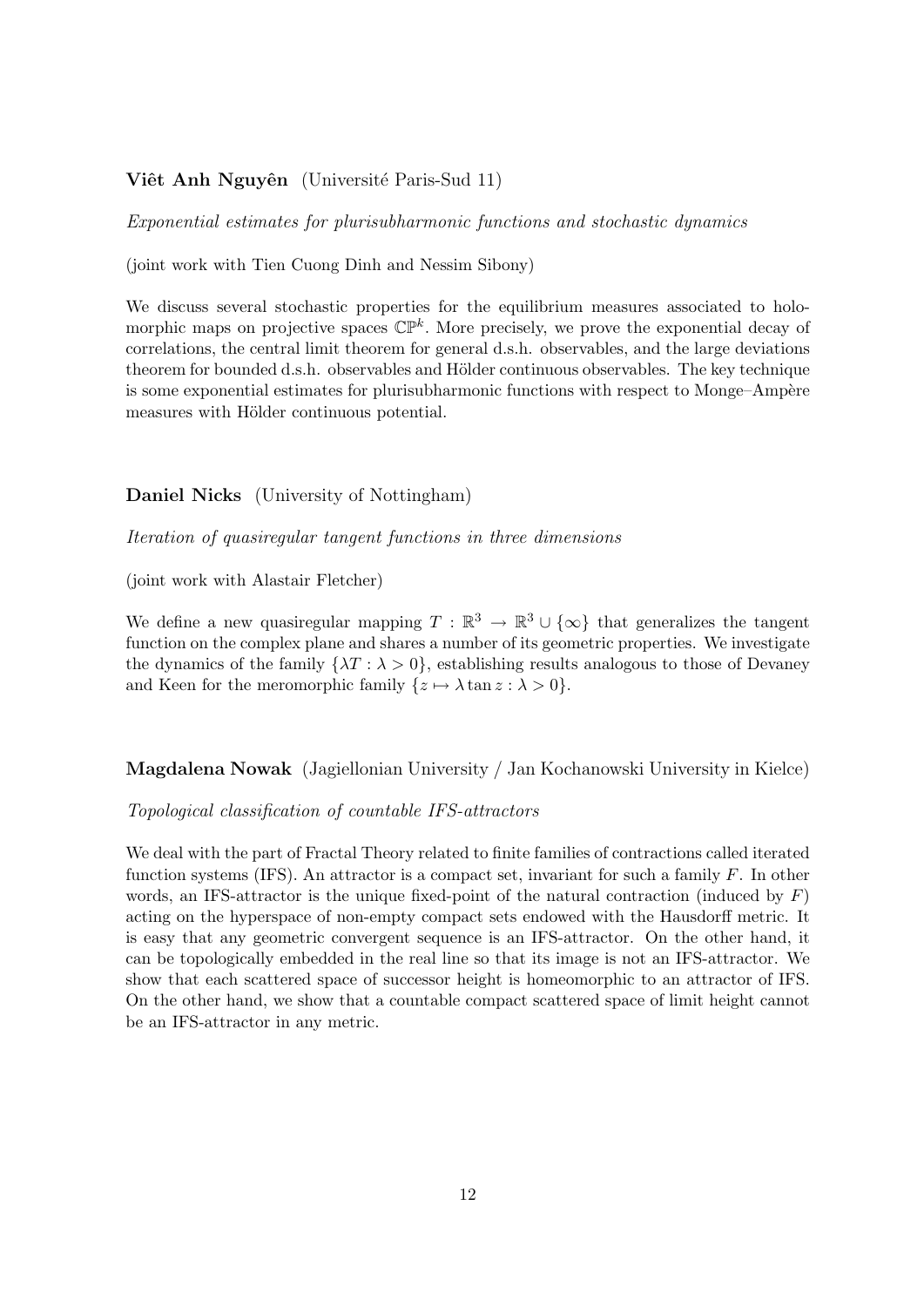## **Tomasz Nowicki** (IBM Research)

*Error Diffusion on simplices: invariant regions, tessellations and acuteness*

(joint work with Roy Adler, Grzegorz Świrszcz, Charles Tresser and Shmuel Winograd)

The error diffusion algorithm can be considered as a time dependent dynamical system that transforms a sequence of *inputs* into a sequence of *inputs*. That dynamical system is a time dependent translation acting on a partition of the phase space  $\Phi$ , an affine space, into the Voronoï regions of the set C of vertices of some polytope *Pol* where the inputs all belong.

Given a sequence  $g(i)$  of inputs that are point in  $\Phi$ ,  $g(i)$  gets added to the *error vector*  $e(i)$ , the total vector accumulated so far, that belongs to the vector space  $\phi$  associated to  $\Phi$ . The sum  $g(i) + e(i)$  is then again in  $\Phi$ , thus in a well defined element of the partition of  $\Phi$ that determines in turns one vertex  $v(i)$ . The point  $v(i)$  of  $\Phi$  is the i<sup>th</sup> output, and the new error vector to be used next is  $e(i + 1) = g(i) + e(i) - v(i)$ . The maps  $e(i) \mapsto e(i + 1)$  and  $g(i) + e(i) \rightarrow g(i+1) + e(i+1)$  are two form of error diffusion, respectively in  $\phi$  and  $\Phi$ . Long term behavior of the algorithm can be deduced from the asymptotic properties of invariant sets, especially from the absorbing ones that serve as traps to all orbits. The existence of invariant sets for arbitrary sequence of inputs has been established in full generality, but in such a context, the invariant sets that are shown to exist are arbitrarily large and only few examples of minimal invariant sets can be described. Since the case of constant input (that corresponds to a time independent translation) has its own interest, we study here the invariant set for constant input for special polytopes that contain the n-dimensional regular simplexes.

In that restricted context of interest in number theory, we study the properties of the minimal absorbing invariant set and prove that typically those sets are bounded fundamental sets for a discrete lattice generated by the simplex and that the intersections of those sets with the elements of the partition are fundamental sets for specific derived lattices.

#### Piotr Oprocha (Polish Academy of Sciences)

*Inverse limits of maps on topological graphs and hereditarily indecomposable continua*

(joint work with Piotr Kościelniak and Murat Tuncali)

In 1991 Minc and Trensue presented a method of construction of maps on pseudoarc which are topologically transitive (and hence have positive topological entropy). In 1993 Chen and Li proved that homeomorphism of the pseudoarc constructed by Henderson (in 1964) has shadowing property (and zero topological entropy). They asked if it is possible to construct a map on the pseudoarc with positive topological entropy and shadowing.

The above mentioned result of Minc and Trensue have at last two possible extensions. First, it is possible to modify their technique to answer question of Chen and Li in the affirmative (Kościelniak & Oprocha, 2010) and on the other hand, it is also possible to adopt their ideas to the case of inverse limits of graphs (Kawamura, Tuncali & Tymchatyn, 2005),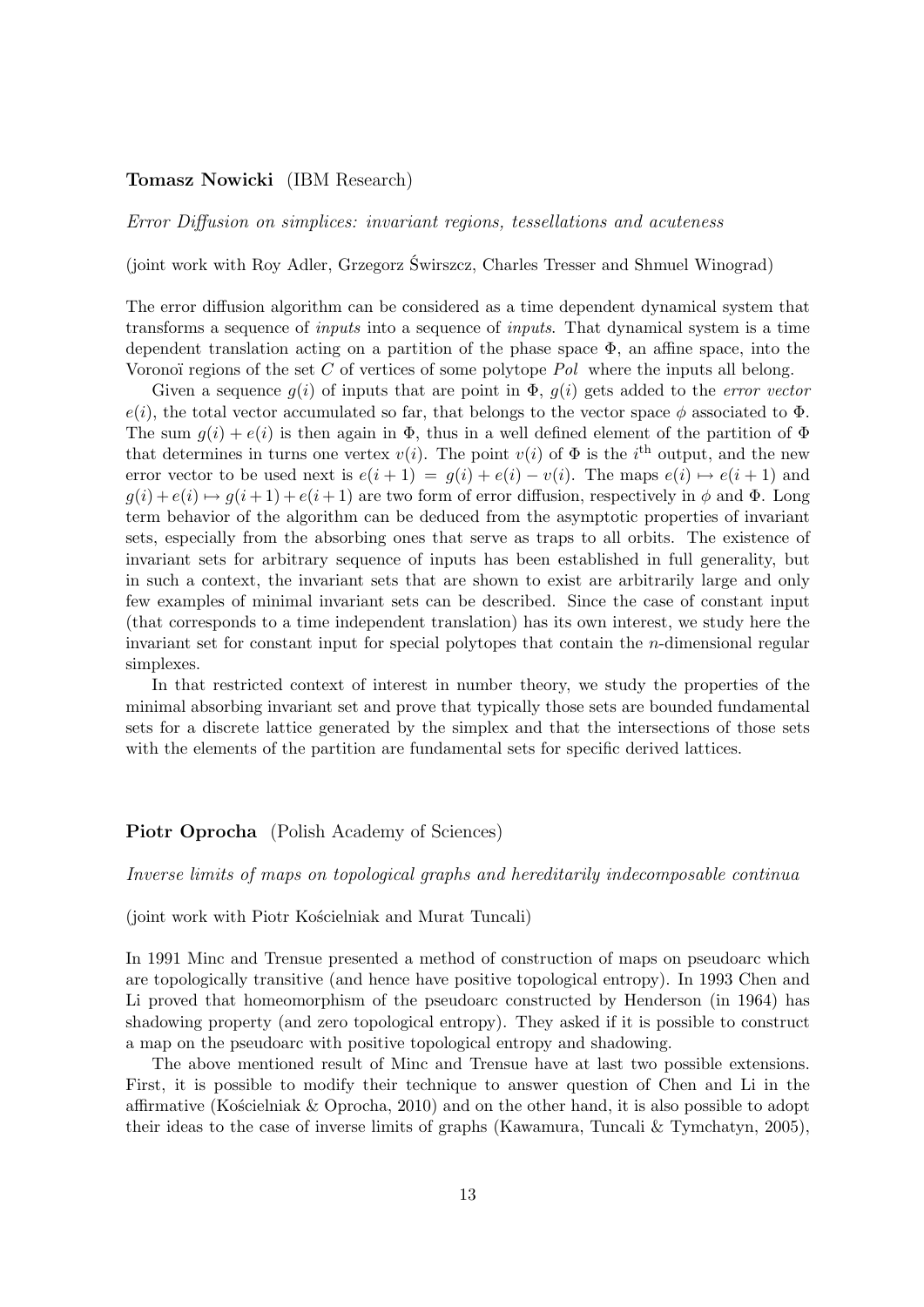obtaining transitive homeomorphisms on other types of hereditarily indecomposable continua (e.g. pseudo-circle).

In this talk we will comment on possible combination of the above mentioned extensions of Minc and Trensue technique and further dynamical properties of graph maps obtained as the result of this construction (like topological mixing).

## **John Osborne** (Open University)

*Spiders' webs and locally connected Julia sets of transcendental entire functions*

In this talk, I will explore some links between the local connectedness of the Julia set of a transcendental entire function, and a particular geometric form of the Julia set known as a spider's web (first defined by Rippon and Stallard).

### **Maria José Pacifico** (Universidade Federal do Rio de Janeiro)

*A toy model for flows with equilibria attached to regular orbits*

(joint work with Roberto Markarian and José Vieitez)

We shall analyze the  $C^{\infty}$  co-cycle  $f : [0,1] \times [0,1] \setminus \{1/2\} \to [0,1] \times [0,1]$  defined as

$$
f(x,y) = \left(2x - \lfloor 2x \rfloor, y + \frac{c}{|x - 1/2|} - \left\lfloor y + \frac{c}{|x - 1/2|} \right\rfloor \right), \ c \in \mathbb{R}^+.
$$

We prove that f is topologically mixing and if  $c > 1/4$  then f is mixing with respect to Lebesgue measure. Furthermore we prove that the speed of mixing is exponential.

This co-cycle may be seen as a simplified case of the slipping effect in flows with singularities attached to regular orbits. This is the case for a Lorenz-like flow on 3-manifolds.

#### **Liviana Palmisano** (Université Paris-Sud 11)

## *A phase transition for circle maps and Cherry flows*

We study  $C^2$  weakly order preserving circle maps with a flat interval. The main result of the paper is about a sharp transition from degenerate geometry to bounded geometry depending on the degree of the singularities at the boundary of the flat interval. We prove that the nonwandering set has zero Hausdorff dimension in the case of degenerate geometry and it has Hausdorff dimension strictly greater than zero in the case of bounded geometry. Our results about circle maps allow to establish a sharp phase transition in the dynamics of Cherry Flows.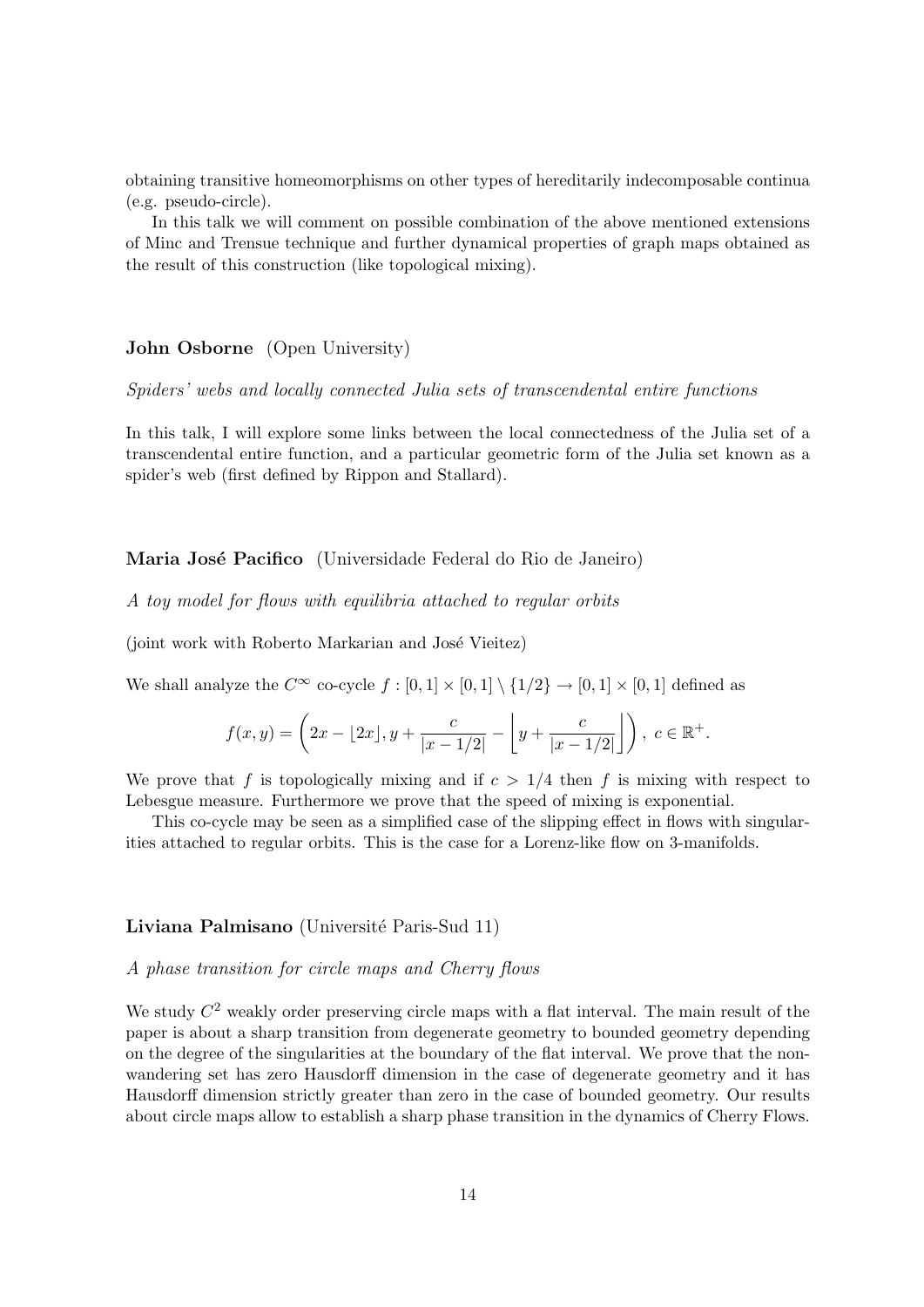## **Christopher Shaun Penrose** (Queen Mary, University of London)

*Physical measures for non-autonomous Blaschke products*

(joint work with Christian Beck)

Suppose we are given two  $C^2$  orientation-preserving circle maps A and B which both expand Lebesgue measure  $\lambda$  on the unit circle. Given an arbitrary composition  $C = C_1 \circ \ldots \circ C_1$  (or word) with  $C_i \in \{A, B\}$  we obtain the unique invariant probability measure  $\lambda_C$  equivalent to λ.

Now fixing  $C_1, \ldots, C_l$  and continuing  $C_i$  for  $i > l$  periodically by  $C_i = C_{i-l}$ , we are interested in the the non-autonomous time average  $\frac{1}{N} \sum_{i=0}^{N-1} \delta_{C_i \circ \dots \circ C_1(u)}$  given  $u \in S^1$ . For  $\lambda$ -almost all u this converges, as  $N \to \infty$ , in the weak-\* topology to the *Birkhoff measure* 1  $\frac{1}{l}\sum_{k=0}^{l-1} \lambda_{C_k \circ \ldots \circ C_1 \circ C_l \circ \ldots \circ C_{k+1}}.$ 

We study the special case where  $C_i = A$  for alternate blocks of i of length m and  $C_i = B$ for intervening blocks of  $i$  of length  $n$ . We thus obtain the Birkhoff measure

$$
\frac{1}{m+n} \left\{ \sum_{i=1}^m \lambda_{A^i \circ B^n \circ A^{m-i}} + \sum_{j=1}^n \lambda_{B^j \circ A^m \circ B^{n-j}} \right\} .
$$

We are interested in the statement that as m and n tend to infinity with fixed ratio  $p : q$ (satisfying  $p + q = 1$ ) this Birkhoff measure tends to the super-statistical limit  $p\lambda_A + q\lambda_B$ . We examine this convergence in the special case of  $A$  and  $B$  degree two Blaschke products.

## **Tomas Persson** (Lund University)

## *On the Diophantine properties of* λ*-expansions*

#### (joint work with Henry Reeve)

For  $\lambda \in (1/2, 1)$  and  $\alpha > 1$ , we consider sets of numbers x such that for infinitely many n, x is  $2^{-\alpha n}$ -close to some  $\sum_{i=1}^{n} \omega_i \lambda^i$ , where  $\omega_i \in \{0, 1\}$ . These sets are in Falconer's intersection classes for Hausdorff dimension s for some s such that  $-\frac{1}{\alpha}$ α  $\frac{\log \lambda}{\log 2} \leq s \leq \frac{1}{\alpha}$  $\frac{1}{\alpha}$ . We show that for almost all  $\lambda \in (1/2, 2/3)$ , the upper bound of s is optimal, but for a countable infinity of values of  $\lambda$  the lower bound is the best possible result.

#### **Carsten Lunde Petersen** (Roskilde University)

## *Resurgence of receding limbs*

Milnor defined natural coordinates on the Moduli space  $\mathcal M$  of quadratic rational maps. These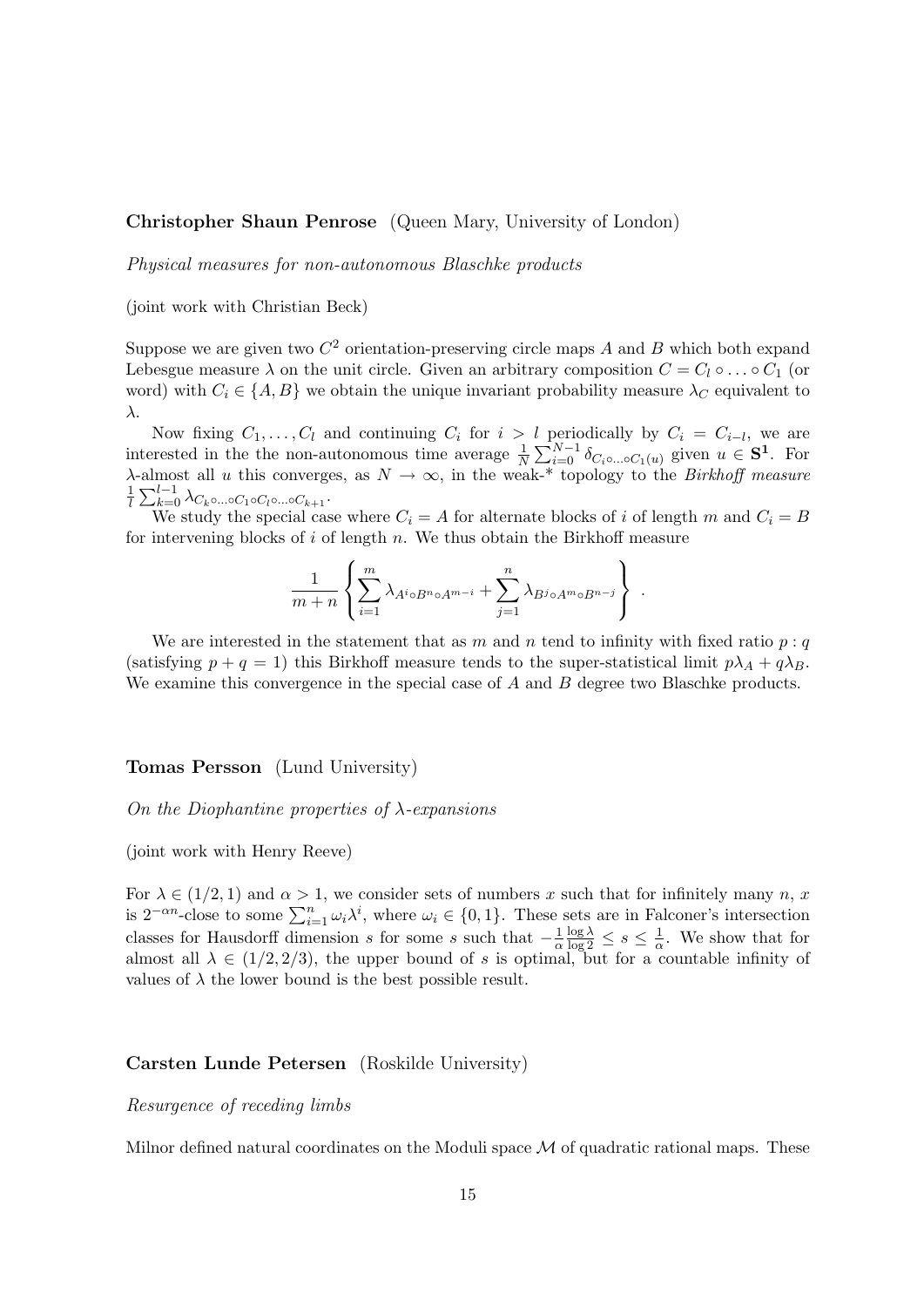coordinates identifies M with  $\mathbb{C}^2$ . Moreover, for the standard identification of  $\mathbb{CP}^2$  with  $\mathbb{C}^2 \cup \mathbb{CP}^1$ , Milnors coordinates extends to the space of Möbius transformations and sends them to the compactifying Riemann sphere at infinity. This shows that we may compactify  $M$  by adding the moduli space of Möbius transformations. It was first proved by Adam Epstein, that certain sequences of higher iterates of quadratic rational maps converge to quadratic rational maps with a parabolic fixed point of multiplier 1. In a joint work we prove that in fact any quadratic rational map with a fixed point of multiplier 1 and connected Julia set can be obtained this way.

## **Mark Pollicott** (University of Warwick)

*Dynamical zeta function*

## **Peter Raith** (Universität Wien)

*Hausdorff dimension of invariant subsets of small dimensional dynamical systems*

For very simple dynamical systems with  $|T'| = \alpha > 1$  it is easy to check that an invariant subset X satisfies  $\dim_H X = \frac{h_{\text{top}}(T)}{\log \alpha}$  $\frac{\text{top}(I)}{\log \alpha}$ , where  $\dim_H$  denotes the Hausdorff dimension and  $h_{\text{top}}$ denotes the topological entropy. This result has been generalized to a large class of dynamical systems, where it can be shown that the Hausdorff dimension equals the zero of the pressure function. It is known as the Bowen–McCluskey–Manning formula.

Let  $T : [0,1] \rightarrow [0,1]$  be a piecewise monotonic map, this means there exists a finite partition  $\mathcal Z$  of  $[0,1]$  into finitely many pairwise disjoint open intervals satisfying  $\bigcup_{Z\in\mathcal Z}\overline{Z}=$ [0, 1] such that  $T|_Z$  is continuous and strictly monotonic for all  $Z \in \mathcal{Z}$ . Moreover assume that T is differentiable on  $\bigcup_{Z\in\mathcal{Z}}Z$  and inf  $\{|T'x| : x\in\bigcup_{Z\in\mathcal{Z}}Z\} > 1$  (the abbreviation inf  $|T'|$ will be used for this infimum). Note that  $T$  need not be continuous at the endpoints of the intervals of monotonicity. Consider an open  $U \subseteq [0,1]$ , and define  $R := \bigcap_{j=0}^{\infty} \overline{[0,1] \setminus T^{-j}U}$ , this means the set of all x whose orbits always omit U. One can show that  $\dim_H R$  equals the unique zero of  $t \mapsto p(R, T, -t \log |T'|)$ , where p denotes the topological pressure.

Using this result it can be proved that the Hausdorff dimension is lower semi-continuous and upper bounds for the jumps up can be given. Moreover, for an ergodic invariant Borel probability measure  $\mu$  one can prove that  $\dim_H \mu = \frac{h_\mu(T)}{\log \mu(T)}$  $\frac{n_{\mu}(T)}{\log \mu(|T'|)}$ , where  $\dim_H \mu$  is the infimum of the Hausdorff dimensions of subsets of full measure,  $h_{\mu}$  is the measure-theoretic entropy and  $\mu(f) := \int f d\mu$ . It is also possible to obtain results on multifractal dimensions.

Nonetheless for one-dimensional maps the invariant sets under consideration are repellors, and therefore they are not very interesting. For a class of two-dimensional skew-product maps one obtains an attractor whose Hausdorff dimension satisfies a similar formula.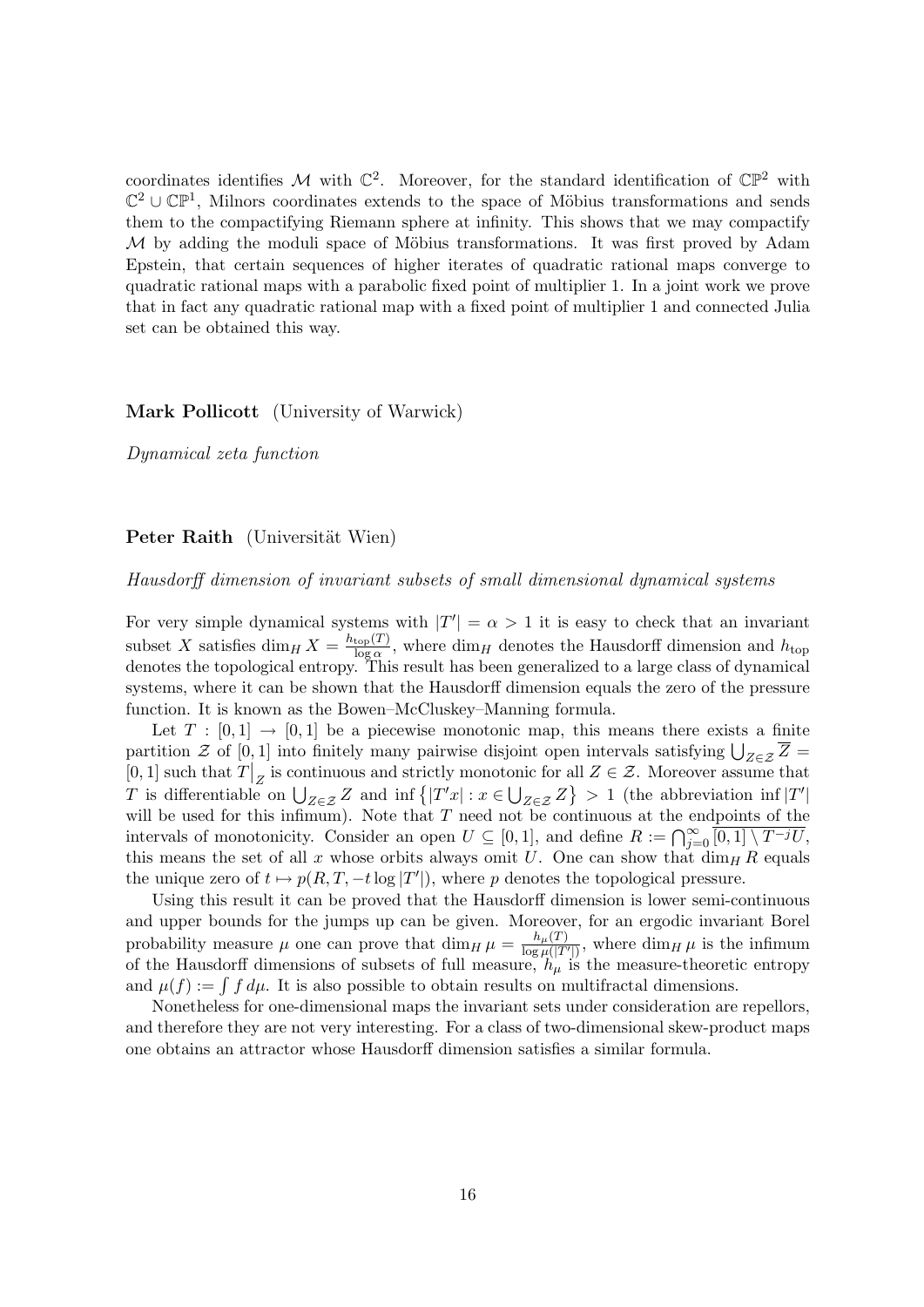## **Michał Rams** (Polish Academy of Sciences)

*Local dimension spectrum for parabolic maps*

(joint work with Thomas Jordan)

We consider a topologically expanding  $C<sup>1</sup>$  map of an interval with a parabolic periodic point and investigate the local dimension spectrum for such maps. As Gibbs measures are not natural objects for parabolic systems, we are working with weak Gibbs measures which could be defined for any continuous potential. Our results include description of the spectrum via hyperbolic measures and as Legendre transform of the temperature function.

#### **Henry William Joseph Reeve** (University of Bristol)

*Multifractal analysis in non-conformal dynamics*

## **Phil Rippon** (Open University)

*On a conjecture of Baker and a conjecture of Eremenko II*

These talks will describe recent work on two conjectures concerning the iteration of a transcendental entire function f: Baker's conjecture that all the components of the Fatou set  $F(f)$  are bounded if f has order less than  $1/2$  and Eremenko's conjecture that all the components of the escaping set  $I(f)$  are unbounded. The proofs of all earlier results on Baker's conjecture in fact imply the stronger result that the fast escaping set  $A(f)$  is a 'spider's web'. This implies that  $I(f)$  is connected and hence Eremenko's conjecture also holds, giving an unexpected connection between the two conjectures.

In the first talk we give a condition on the growth of the maximum modulus which implies that  $A(f)$  is a spider's web. This condition is obtained by proving a local version of the cos  $\pi \rho$ theorem. We also give examples of functions (including some of order zero) for which  $A(f)$ is not a spider's web. These examples show that our growth condition is sharp and that new techniques are needed in order to prove Baker's conjecture.

In the second talk we show that both conjectures hold whenever f has order less than  $1/2$ and all the zeros of  $f$  are on the negative axis. We do this by introducing new techniques which allow us to show that the images of certain curves must wind round the origin. We deduce that, for such functions,  $I(f)$  is a spider's web. Our results apply to the examples given in the first talk – these are the first examples of functions for which  $I(f)$  is a spider's web but  $A(f)$  is not.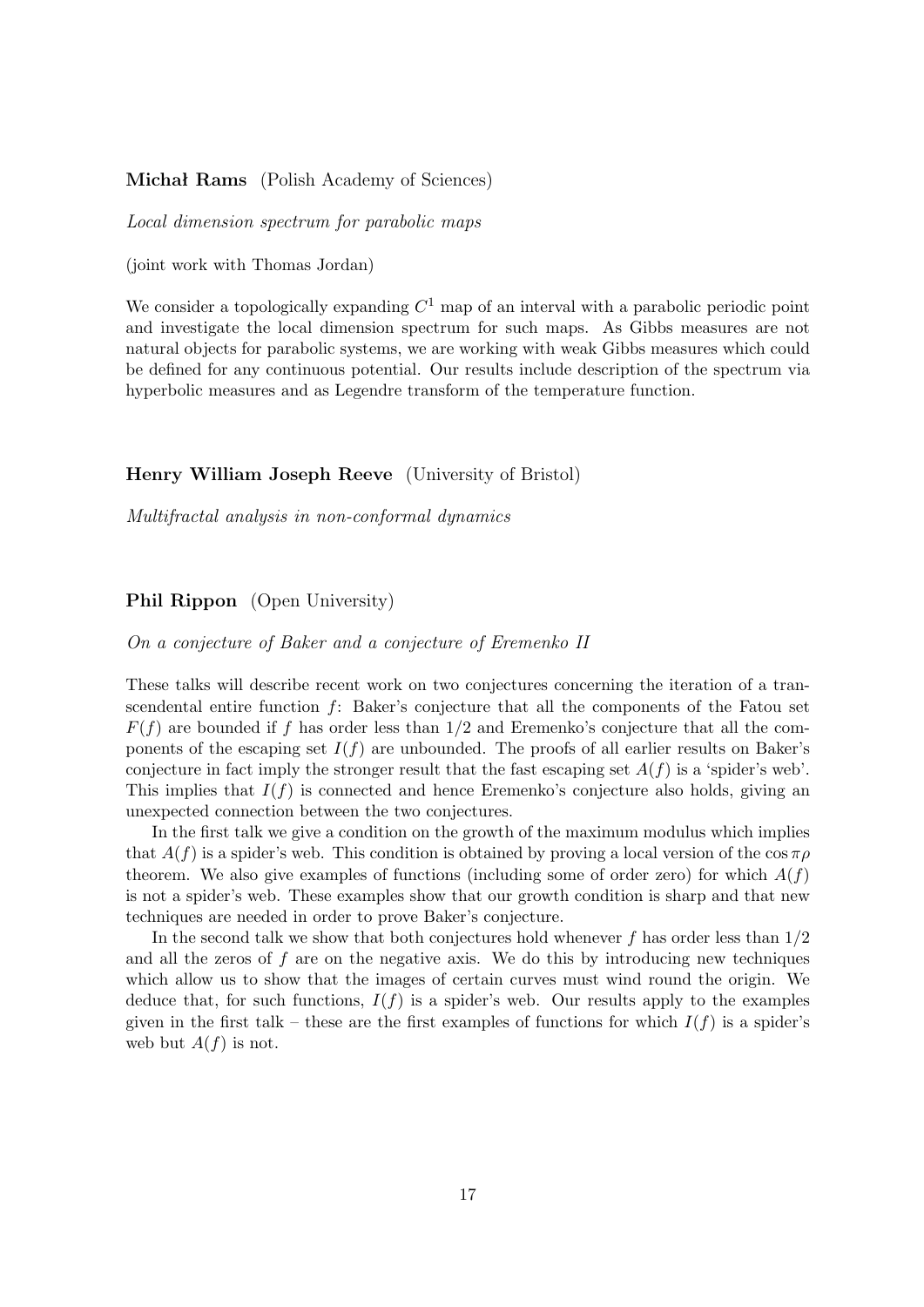## **Hans Henrik Rugh** (Université Paris-Sud 11)

#### *Complex cones in ergodic theory*

We describe a recent theory for the projective contraction of complex cones, generalizing Birkhoff's 1957 use of the Hilbert metric to describe real cone contractions. We will discuss applications to dynamical systems and ergodic theory, notably for obtaining central limit theorems for certain types of skew products.

#### **Tuomas Sahlsten** (University of Helsinki)

*Local entropy averages and the fine structure of measures*

(joint work with Pablo Shmerkin and Ville Suomala)

We present a general approach to the study of the local distribution of measures on Euclidean spaces, based on local entropy averages. As concrete applications, we unify, generalize, and simplify a number of recent results on local homogeneity, porosity and conical densities of measures.

#### **Tony Samuel** (Universität Bremen)

#### *Spectral metric spaces for Gibbs measures*

The common idea of Connes' Non-commutative Geometry is to represent a geometric object by an operator algebra and in doing so one is able to build an analogue of a differential structure for these operator algebras. Connes showed that the starting point in forming such a theory is to form a spectral triple.

In this talk, by way of examples, we will show how one can construct a spectral triple which will represent a sub-shift of finite type  $\Sigma$  equipped with a Gibbs measure  $\mu$ . Specifically, we will construct a spectral triple from which one can recover both geometry of  $\Sigma$  as well as the measure  $\mu$ . Since sub-shifts of finite type can be used to represent a wide variety of fractal sets, the theory we will present will allow one to begin to describe an analogue of a differential structure for a wide class of fractal sets.

## **Omri Sarig** (Weizmann Institute of Science)

*Bernoulli property for equilibrium measures of surface diffeomorphisms*

Suppose f is a  $C^{1+\epsilon}$  diffeomorphism on a compact smooth surface M. We show that if an equilibrium measure for a Holder continuous potential on  $M$  has positive entropy, then it is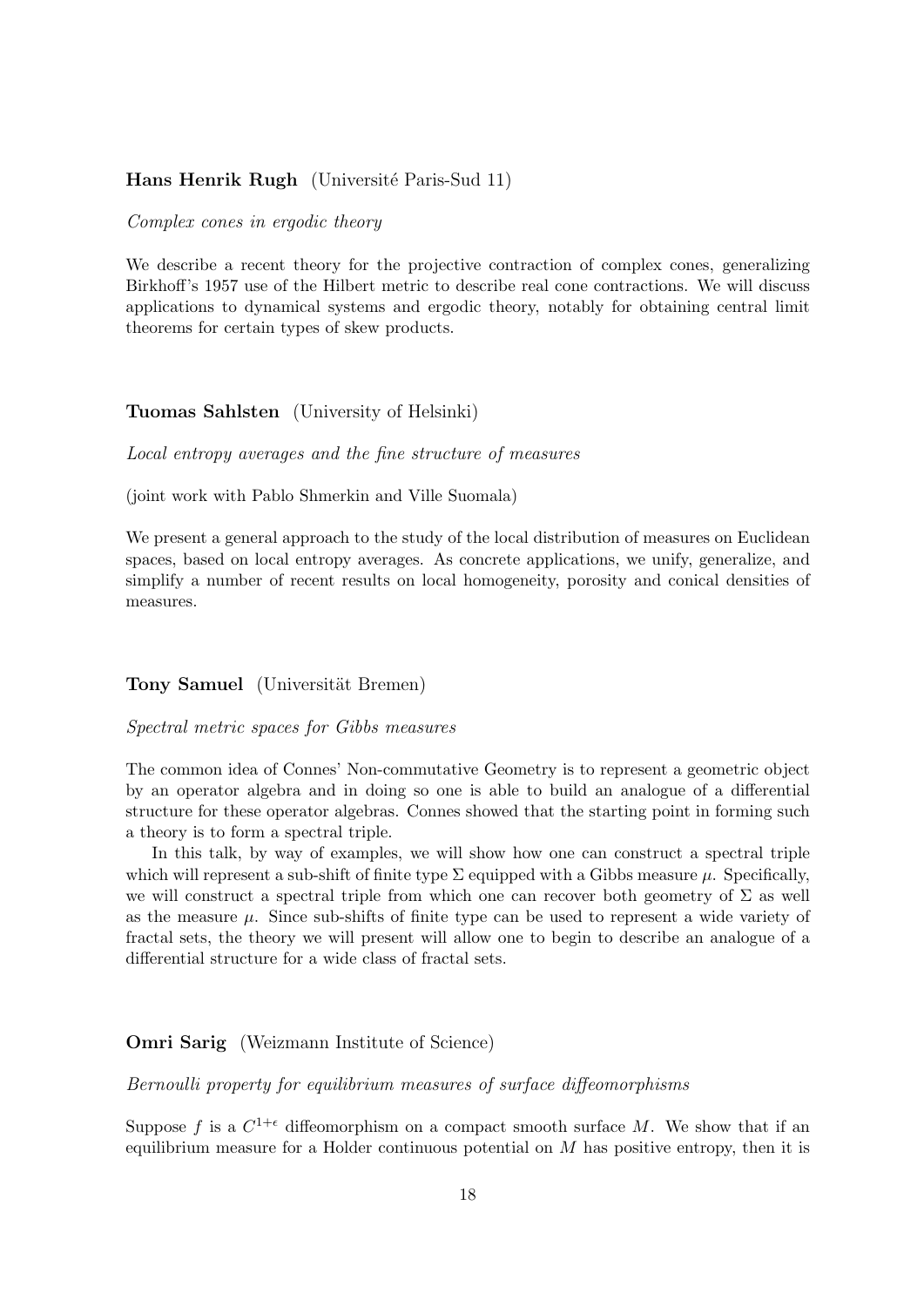Bernoulli up to a period.

## **Jörg Schmeling** (Lund Institute of Technology)

*Multifractal analysis of multiple mixing level sets – first results, problems and questions*

Multifractal analysis of multiple mixing is a by far non-trivial generalization of standard multifractal analysis. We will investigate questions like the following. Given a dynamical system  $T: X \to X$  and a function  $F: X^d \to \mathbb{R}$  we are interested in evaluating the size of the level sets

$$
E(\alpha) = \left\{ x \in X \, : \, \lim_{n \to \infty} \frac{1}{n} \sum_{k=0}^{n-1} F(T^k x, T^{2k} x, \cdots, T^{dk} x) = \alpha \right\}.
$$

Surprisingly the packing dimension, the Hausdorff dimension and the maximal dimension of an invariant measure are different in general. Moreover several types of a new kind of phase transition occur.

# **Daniel Schnellmann** (École normale supérieure)

*On the Whitney-Holder regularity of the SRB measure in the quadratic family*

(joint work with Viviane Baladi and Michael Benedicks)

We consider the set of Collet-Eckmann parameters for the quadratic family and show that the SRB measure depend Holder continuously on the parameter (in the sense of Whitney). Furthermore, we give examples where we have a lower bound which is Hölder- $1/2$ . This result stands in contrast to the case where one has a family of smooth unimodal maps which are in the same topological class: under generic conditions on the family, the SRB measure depends in this case differentiably on the parameter and its derivative is given by an explicit "linear response" formula (Baladi and Smania). Our result indicates that in the transversal case, e.g. in the quadratic family, linear response might not hold.

# **Karoly Simon** (Budapest University of Technology and Economics)

## *Projections of fractal percolation*

(joint work with Michał Rams)

In this talk we study various kinds of projections of a family of random fractals. To study turbulence, B. Mandelbrot introduced a random fractal which is now called now "Mandelbrot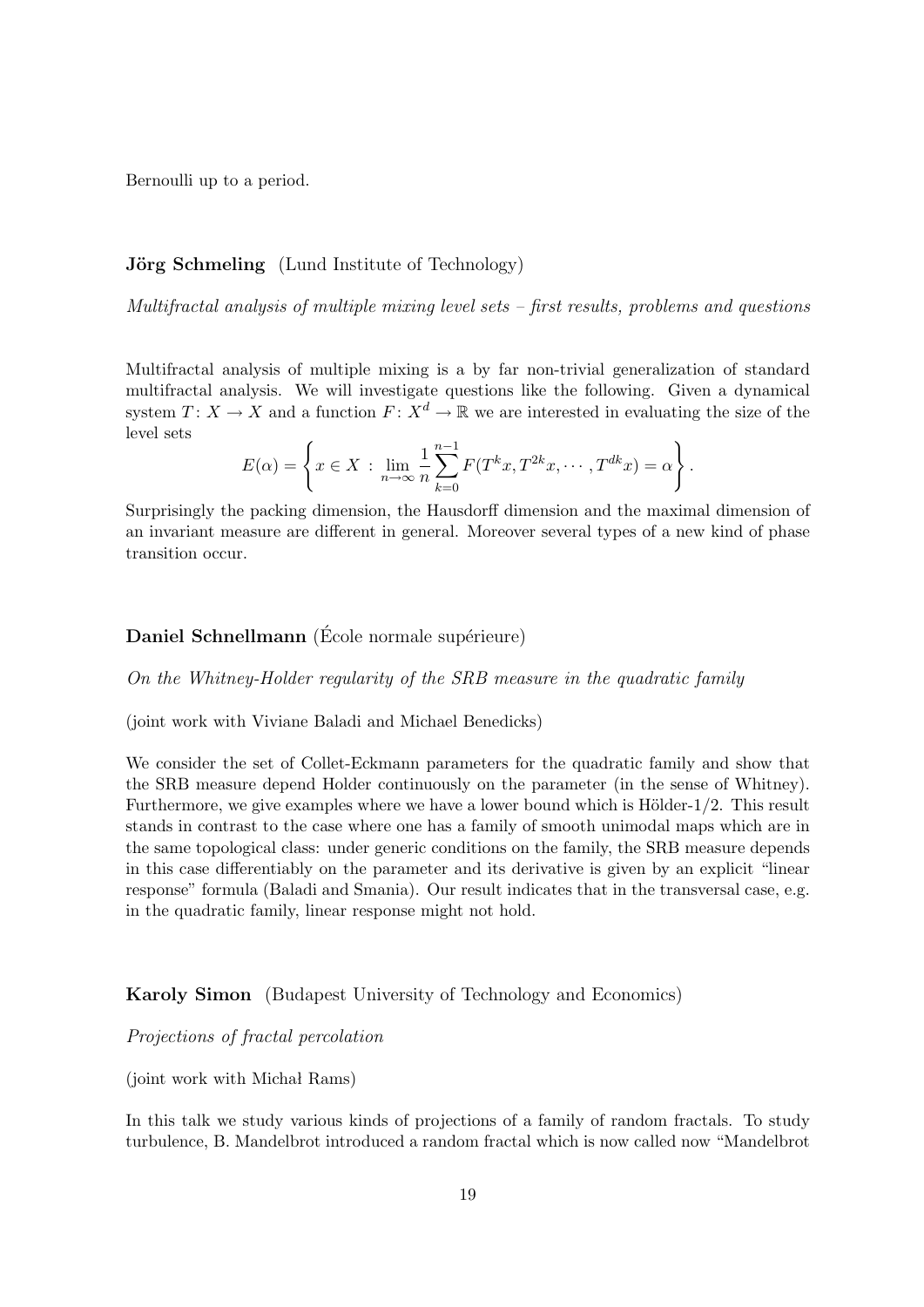percolation" or "fractal percolation". The construction is as follows: we are given an integer  $M \geq 2$  and a probability  $0 \lt p \lt 1$ . We partition the unit square  $Q = [0, 1]^2$  into  $M^2$ congruent sub-squares and we keep each of them with probability  $p$  and throw away with probability  $1 - p$ . In each of the squares retained we repeat the same process at infinitum. Whatever remains after infinitely many steps is the random fractal denoted Λ. This may be an empty set but for  $p > 1/M^2$  we have  $\Lambda \neq \emptyset$  with positive probability. In particular, for  $1/M < p < 1$  the Hausdorff dimension  $\dim_H(\Lambda) > 1$  almost surely, conditioned on  $\Lambda \neq \emptyset$ . In this case, we prove that the orthogonal projection of  $\Lambda$  in every direction contains an interval. We also study projections of fractal percolation in the case when  $\dim_{\text{H}} \Lambda < 1$ .

## **Daniel Smania** (Universidade de São Paulo)

#### *Renormalization operator for multimodal maps*

Renormalization theory in one-dimensional dynamics has been a hot topic along the years, specially after the seminal work of Douady–Hubbard and Sullivan. Perhaps one of the most striking. developments is that a fine understanding of the renormalization operator can lead us a better knowledge of the behavior of most of one-dimensional dynamical systems. For instance, the work of Avila, Lyubich and de Melo on families of real analytic unimodal maps relays deeply on renormalization theory.

A similar approach for multimodal maps (many critical points) pose new difficulties. Mainly the parameter space is not one-dimensional. The parapuzzles, developed by Branner-Hubbard and applied successfully by Yoccoz and many others for unicritical maps, provided a very precise description of the parameter space of the quadratic family. The miraculous properties of codimension one holomorphic laminations were also a crucial tool to understand the space of quadratic-like maps. Both tools are no longer available in the multimodal case. In this work in progress our main result is as follows:

**Main Theorem.** Let  $f_{\lambda}$  be a finite-dimensional family of real analytic multimodal maps *and let*  $\Lambda_b$  *be the subset of parameters*  $\lambda$  *such that*  $f_{\lambda}$  *is infinitely renormalizable with bounded combinatorics* (*not all the critical points need to be involved in the renormalization*)*. Then for a generic finite-dimensional family the set*  $\Lambda_b$  *has zero Lebesgue measure.* 

One of the main steps of the proof is to show that the action of the renormalization operator on infinitely renormalizable multimodal maps with bounded combinatorics is hyperbolic. The contraction on the hybrid classes of infinitely renormalizable maps can be obtained using available methods (Sullivan, McMullen, Lyubich, S., Lyubich and Avila). To show the expansion in the transversal direction, we developed a new approach, based on the study of the derivative cocycle of the renormalization operator instead of the operator itself...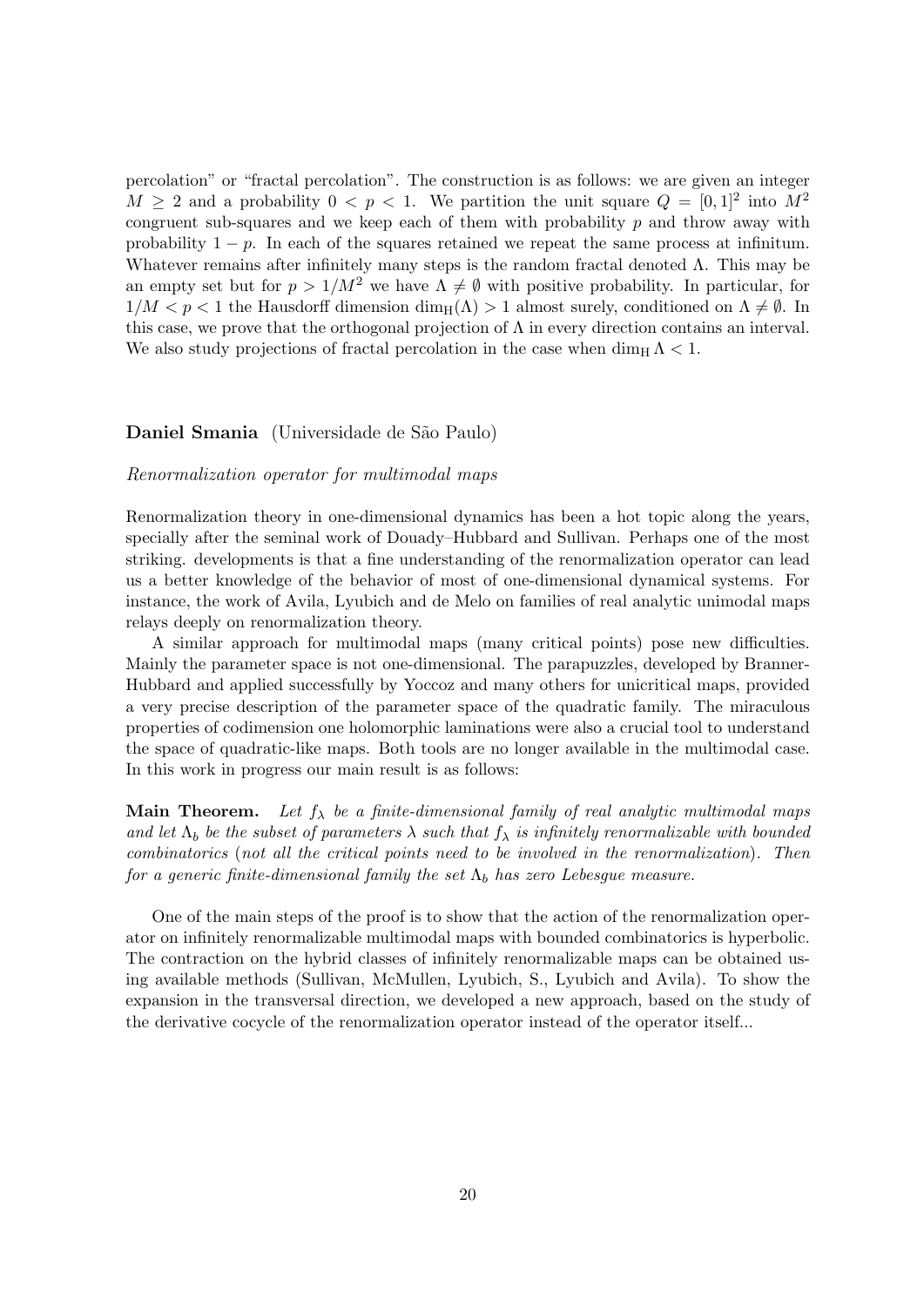## **Gwyneth Stallard** (Open University)

*On a conjecture of Baker and a conjecture of Eremenko I*

These talks will describe recent work on two conjectures concerning the iteration of a transcendental entire function f: Baker's conjecture that all the components of the Fatou set  $F(f)$  are bounded if f has order less than 1/2 and Eremenko's conjecture that all the components of the escaping set  $I(f)$  are unbounded. The proofs of all earlier results on Baker's conjecture in fact imply the stronger result that the fast escaping set  $A(f)$  is a 'spider's web'. This implies that  $I(f)$  is connected and hence Eremenko's conjecture also holds, giving an unexpected connection between the two conjectures.

In the first talk we give a condition on the growth of the maximum modulus which implies that  $A(f)$  is a spider's web. This condition is obtained by proving a local version of the cos  $\pi \rho$ theorem. We also give examples of functions (including some of order zero) for which  $A(f)$ is not a spider's web. These examples show that our growth condition is sharp and that new techniques are needed in order to prove Baker's conjecture.

In the second talk we show that both conjectures hold whenever f has order less than  $1/2$ and all the zeros of  $f$  are on the negative axis. We do this by introducing new techniques which allow us to show that the images of certain curves must wind round the origin. We deduce that, for such functions,  $I(f)$  is a spider's web. Our results apply to the examples given in the first talk – these are the first examples of functions for which  $I(f)$  is a spider's web but  $A(f)$  is not.

## **Bernd Otto Stratmann** (Universität Bremen)

#### *Extreme Value Laws for maximal cuspidal windings*

In this talk we present recently obtained Extreme Value Laws for maximal cuspidal windings of the geodesic flow on certain cusped Riemannian surfaces. These results extend previous work by Khintchine, Galambos and Dolgopyat. Moreover, they allow to strengthen previous results by Sullivan, Velani and the speaker for Kleinian groups, as well as earlier work by Philipp on continued fractions, where the latter was inspired by an almost correct conjecture of Erdös.

#### **Jean-Marie Strelcyn** (Université de Rouen)

#### *On Chouikha's isochronicity criterion*

Recently A. R. Chouikha gave a new characterization of isochronicity of center at the origin for the system of planar differential equations  $\dot{x} = y$ ,  $\dot{y} = -g(x)$ , where g is a real smooth function defined in some neighborhood of  $0 \in \mathbb{R}$ . We present some new development of the subject.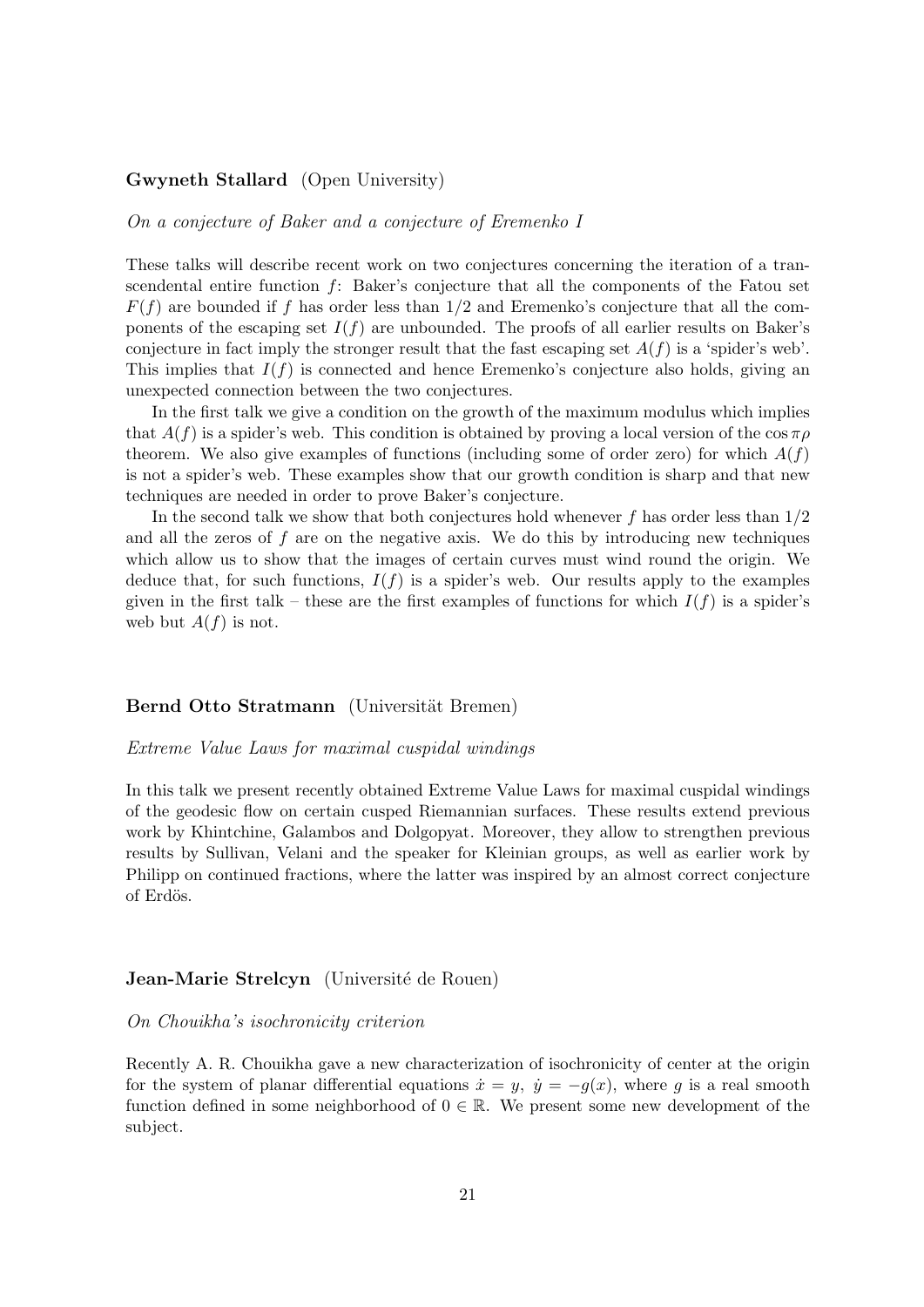# **Grzegorz Michał Świrszcz** (IBM Research)

*Disjunctive cuts, lattice-free sets and mixed-integer programming*

In the talk we describe the topic of mixed-integer programming. The talk is addressed to a wide audience, no specific knowledge of MIP algorithms is assumed. The results are an outcome of combining forces of domain expert computer scientists and mathematicians not working on MIP problems before. We discuss how this subject is related to geometry of convex sets by means of disjunctive cuts introduced by Li and Richard in 2008. We present new results describing the complexity of such algorithms which lead to interesting geometric questions about lattice-free convex bodies. By analyzing  $n$ -dimensional lattice-free sets, we prove that every facet-defining inequality of the convex hull of a mixed-integer polyhedral set with  $n$  integer variables is a t-branch split cut for some positive integer  $t$ . Moreover, this number t does not depend on the data defining the polyhedral set and is bounded by a function of the dimension  $n$  only. We use this result to give a finitely convergent cuttingplane algorithm to solve mixed-integer programs. We also show that the minimum value  $t$ , for which all facets of polyhedral mixed-integer sets with  $n$  integer variables can be expressed as t-branch split cuts, grows exponentially with n. In particular, when  $n = 3$ , we observe that not all facet-defining inequalities are 6-branch split cuts. We analyze the cases when  $n = 2$  and  $n = 3$  in detail, and show that an explicit classification of maximal lattice-free sets is not necessary to express facet-defining inequalities as branching disjunctions with a small number of atoms.

**Jean-Paul Thouvenot** (Université Pierre et Marie Curie)

*On positive entropy transformations*

**Maciej Wojtkowski** (University of Warmia and Mazury in Olsztyn)

*Riccati equations in* R n

Motivated by the results of Żołądek on quaternionic Riccati equation we will extend it to any  $\mathbb{R}^n$ .

Yiwei Zhang (University of Exeter)

*On the mixing properties of piecewise expanding maps under composition with permu-*